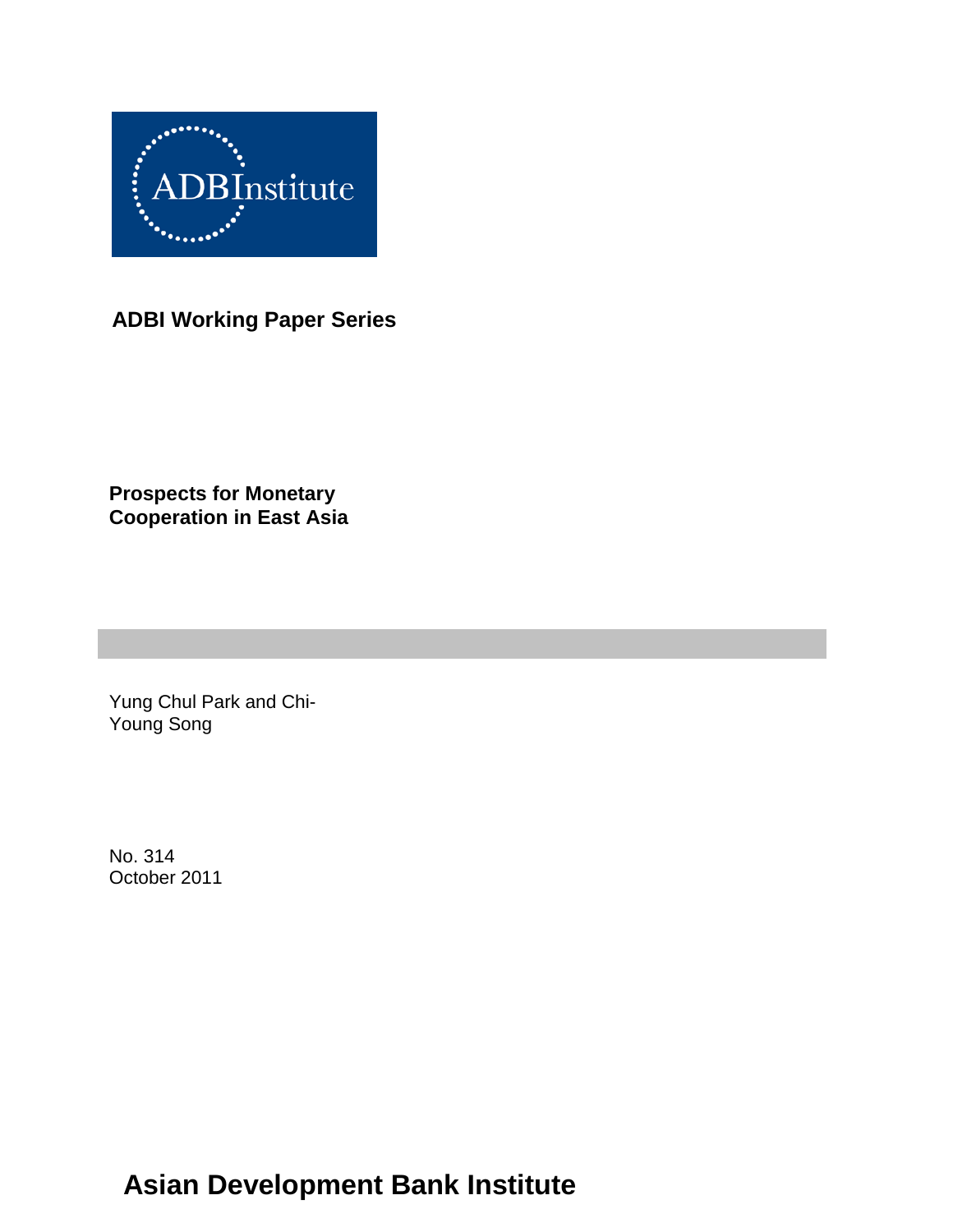Yung Chul Park is distinguished professor at the School of International Studies at Korea University, Seoul. Chi-Young Song is professor at the Department of Commerce and Finance, Kookmin University, Seoul.

The views expressed in this paper are the views of the authors and do not necessarily reflect the views or policies of ADBI, the Asian Development Bank (ADB), its Board of Directors, or the governments they represent. ADBI does not guarantee the accuracy of the data included in this paper and accepts no responsibility for any consequences of their use. Terminology used may not necessarily be consistent with ADB official terms.

The Working Paper series is a continuation of the formerly named Discussion Paper series; the numbering of the papers continued without interruption or change. ADBI's working papers reflect initial ideas on a topic and are posted online for discussion. ADBI encourages readers to post their comments on the main page for each working paper (given in the citation below). Some working papers may develop into other forms of publication.

Suggested citation:

Park, Y., and C. Song. 2011. Prospects for Monetary Cooperation in East Asia. ADBI Working Paper No. 314. Tokyo: Asian Development Bank Institute. Available: http://www.adbi.org/working-paper/2011/10/21/4739.prospects.monetary.cooperation.east.asia/

Please contact the authors for information about this paper:

E-mail:

Yung Chul Park: [yungcp@korea.ac.kr](mailto:yungcp@korea.ac.kr) Chi-Young Song: [cysong@kookmin.ac.kr](mailto:cysong@kookmin.ac.kr)

Asian Development Bank Institute Kasumigaseki Building 8F 3-2-5 Kasumigaseki, Chiyoda-ku Tokyo 100-6008, Japan

Tel: +81-3-3593-5500 Fax: +81-3-3593-5571 URL: www.adbi.org E-mail: info@adbi.org

© 2011 Asian Development Bank Institute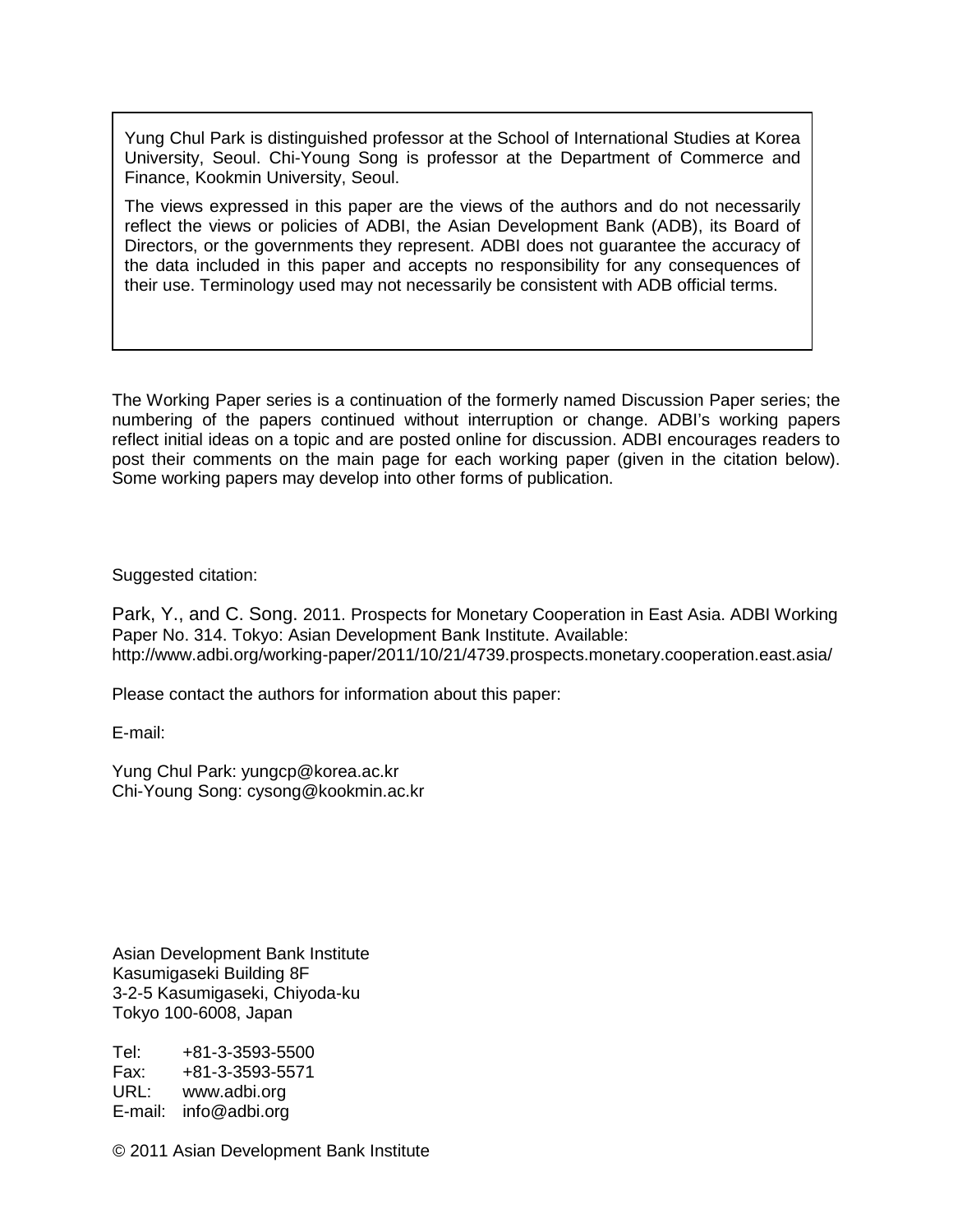#### **Abstract**

The purpose of this paper is to reexamine the exchange rate policy of the Republic of Korea, and its role in promoting financial and monetary cooperation in East Asia in the wake of the 2008 global financial crisis. The Republic of Korea would not actively participate in any discussion of establishing a regional monetary and exchange rate arrangement as it is expected to maintain a weakly managed floating regime. The People's Republic of China (PRC) has been fostering the yuan as an international currency, which will lay the groundwork for forming a yuan area among the PRC; the Association of Southeast Asian Nations (ASEAN); Hong Kong, China; the PRC; and Taipei,China. Japan has shown less interest in assuming a greater role in East Asia's economic integration due to deflation, a strong yen, slow growth, and political instability. Japan would not eschew free floating. These recent developments demand a new modality of monetary cooperation among the Republic of Korea, Japan, and the PRC. Otherwise, ASEAN+3 will lose its rationale for steering regional economic integration in East Asia.

**JEL Classification:** F3, F4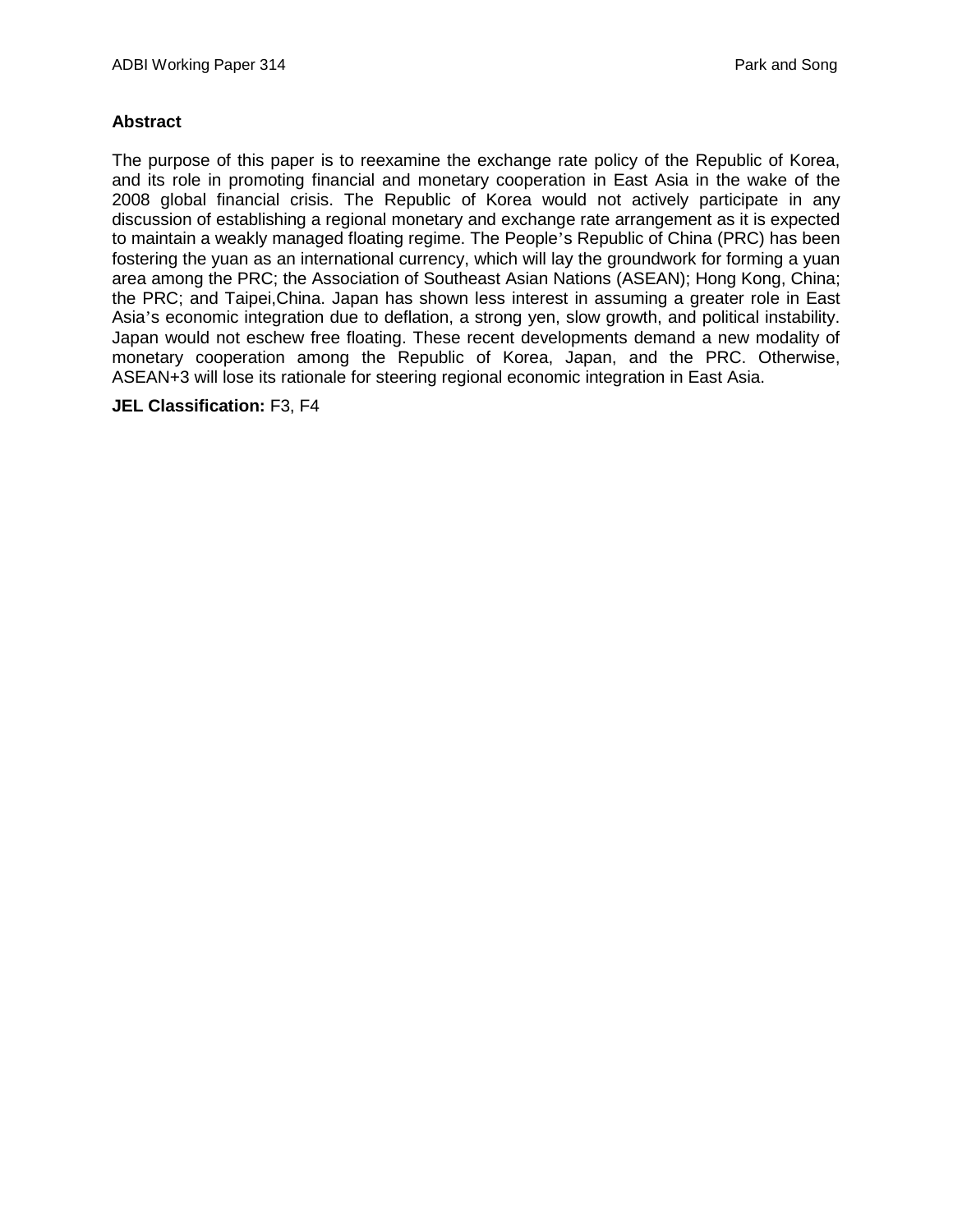# **Contents**

| 1. |                          |                                                                            |  |
|----|--------------------------|----------------------------------------------------------------------------|--|
| 2. |                          | The Republic of Korea's Policy Response to Economic Downturn and Liquidity |  |
|    | 2.1<br>2.2               | Eruption and Resolution of a Liquidity Crisis: October 2008–March 2009 4   |  |
| 3. |                          |                                                                            |  |
|    | 3.1<br>3.2<br>3.3<br>3.4 |                                                                            |  |
| 4. |                          | Prospects for Regional Monetary and Financial Integration in East Asia 18  |  |
|    | 4.1<br>4.2<br>4.3        |                                                                            |  |
| 5. |                          |                                                                            |  |
|    |                          |                                                                            |  |
|    |                          |                                                                            |  |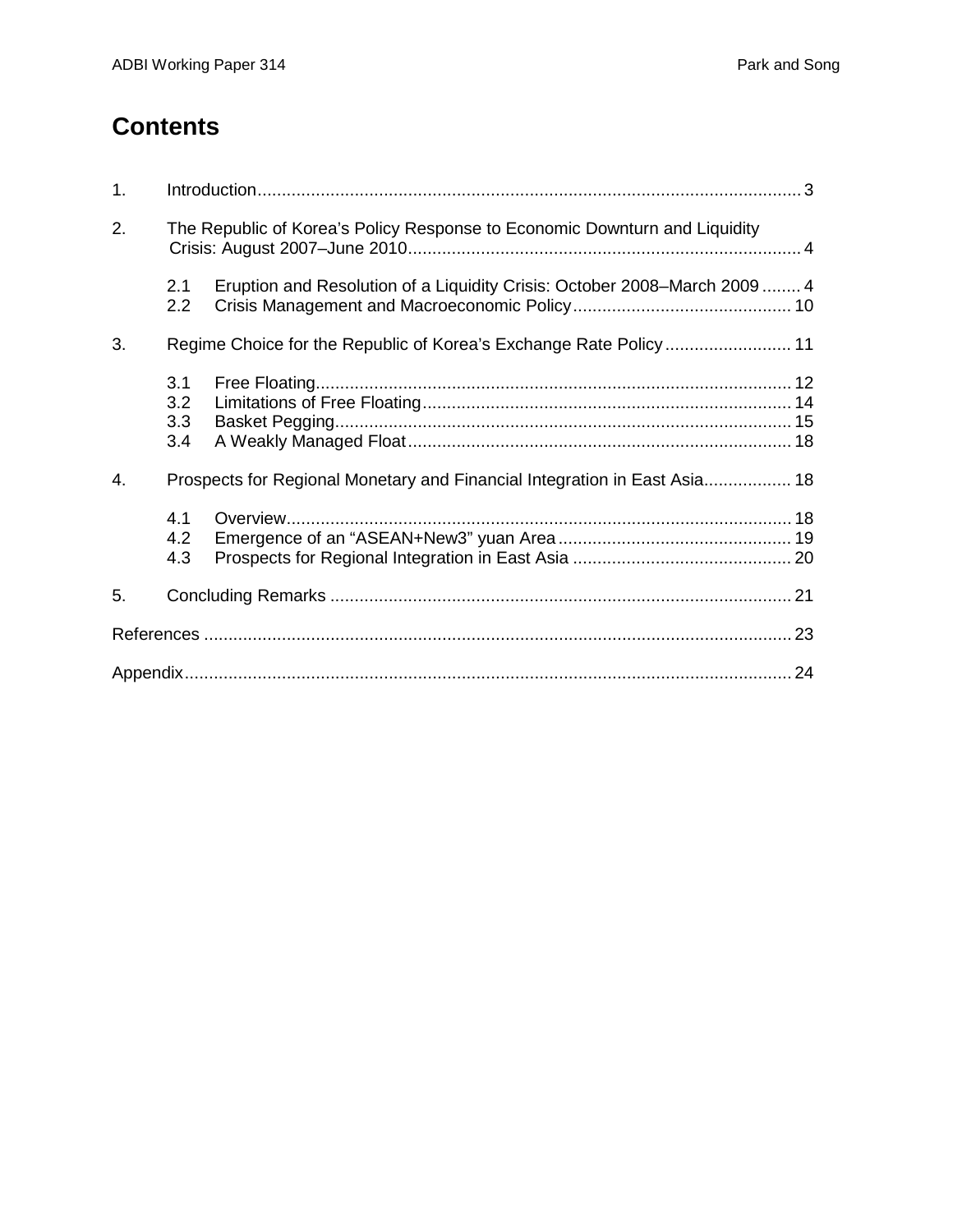# <span id="page-4-0"></span>**1. INTRODUCTION**

The 1997–1998 Asian financial crisis marked a watershed in regional economic cooperation and integration in East Asia. It brought to the fore the need for closer cooperation and coordination in policy among the countries in the region in preventing future crises. Realizing the need, the thirteen countries from the region that includes the Association of Southeast Asian Nations (ASEAN)10, the People's Republic of China (hereafter PRC), Japan, and the Republic of Korea a group known as ASEAN+3—agreed to establish as a first step towards regional cooperation a system of bilateral currency swaps, under the Chiang Mai Initiative (CMI). It was designed to provide liquidity support to the member countries suffering from short-run balance-of-payments problems. Two years later, ASEAN+3 launched another program—the Asian Bond Markets Development Initiative (ABMI)—for the integration of East Asia's regional capital markets.

Since then, the thirteen countries have converted the CMI into a multilateral currency swap agreement–CMI Multilateralization (CMIM)—that covers all ASEAN+3 members with a total amount of US\$120 billion for liquidity support. Progress in the ABMI has been slow, but it has been instrumental to the creation of Asian Bond Fund (ABF) I and II, and to the establishment of a regional credit guarantee system; in the future it may aid in the construction of a regional clearing and settlement system for cross-border bond transactions.

Unlike the PRC and Japan, the Republic of Korea could be both a potential lender to, and borrower from, the CMIM. As a small, open economy, it would benefit more from regional economic stability. It could also serve as a mediator between the PRC and Japan on a wide range of issues on which the two countries disagree. Not surprisingly, there was a general consensus that the Republic of Korea should play an active role in promoting ASEAN+3 as a framework for regional integration in East Asia. However, the 2008 global financial crisis has changed this consensus. It has called for a review of the Republic of Korea's exchange rate policy and its strategy for regional financial and monetary cooperation within ASEAN+3.

The financial crisis of 2008 was the first opportunity to put the CMI's effectiveness to a market test. The outcome was not reassuring. Although the Republic of Korea was in dire need of liquidity in 2008, it simply did not consider approaching the CMIM. In fact none of the ASEAN+3 members suffering from a liquidity drought did. Nor were the PRC or Japan prepared to offer any liquidity assistance.

From the beginning, the role of ASEAN+3 has been constrained by a leadership problem stemming from the lack of cooperation between the PRC and Japan—its two dominant economies, which have not seen eye-to-eye on many regional issues. This has hampered the expansion and consolidation of the CMIM. The leadership issue has become more pronounced with the rise of the PRC as a global economic power, making cooperation between the PRC and Japan more complicated and hence casting doubt on the future role of ASEAN+3. In this new setting, the Republic of Korea finds dwindling room to mediate between the conflicting interests of the PRC and Japan.

The purpose of this paper is to analyze the role of the Republic of Korea in promoting financial and monetary cooperation in East Asia. A careful examination of this role demands study of the Republic of Korea's experience with managing the liquidity crisis of 2008, for it had a direct bearing on charting the Republic of Korea's strategy toward regional economic integration. For this reason, Chapter 2 analyzes macroeconomic developments that had begun with an economic downturn early in 2008, followed by financial turmoil exacerbated by a liquidity crunch in the second half of 2009, before financial stability returned in the second quarter of that year. This analysis is then complemented by a review of the causes and consequences of the liquidity crisis,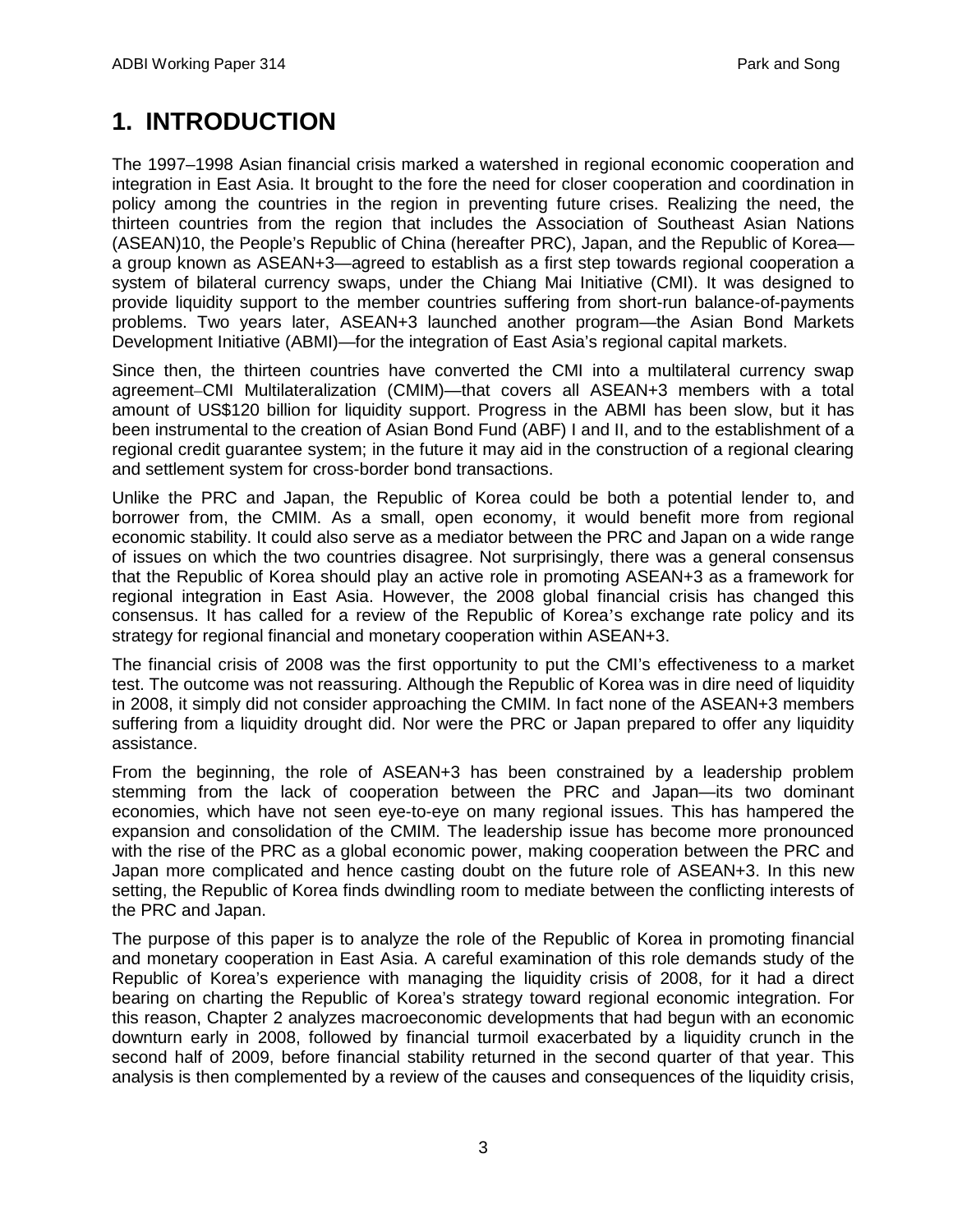and the manner in which the Republic of Korea's policy authorities responded to it during this period.

Section 3 discusses the choice of an appropriate regime for exchange rate policy in the Republic of Korea. Here it is argued that despite its limitations, the Republic of Korea will persist with a weakly managed float that invokes foreign exchange market interventions and capital control whenever financial stability is threatened by a surge in, or reversal of, capital inflows caused by sudden changes in market expectation and speculation. Section 4 examines prospects for the Republic of Korea's role in guiding monetary and financial cooperation in East Asia. Section 5 concludes.

# <span id="page-5-0"></span>**2. THE REPUBLIC OF KOREA'S POLICY RESPONSE TO ECONOMIC DOWNTURN AND LIQUIDITY CRISIS: AUGUST 2007–JUNE 2010**

### <span id="page-5-1"></span>**2.1 Eruption and Resolution of a Liquidity Crisis: October 2008–March 2009**

Unlike other emerging market economies, at the beginning of the United States (US) sub-prime crisis it was widely believed that the Republic of Korea was well poised to deflect or adjust to the crisis without incurring much damage. It had built up a cushion of foreign exchange reserves exceeding US\$260 billion at the end of 2007 (see Figure 1), which was seen as excessive by many, on top of having succeeded in strengthening its economic fundamentals through extensive economic reforms since the 1997–1998 financial crisis.



**Figure 1: Trend of Foreign Exchange Reserves in the Republic of Korea**

Source: Bank of Korea

Since the Republic of Korea's financial institutions did not hold sizable amounts of US toxic assets, the outbreak of the US sub-prime crisis itself did not impinge on their soundness or disrupt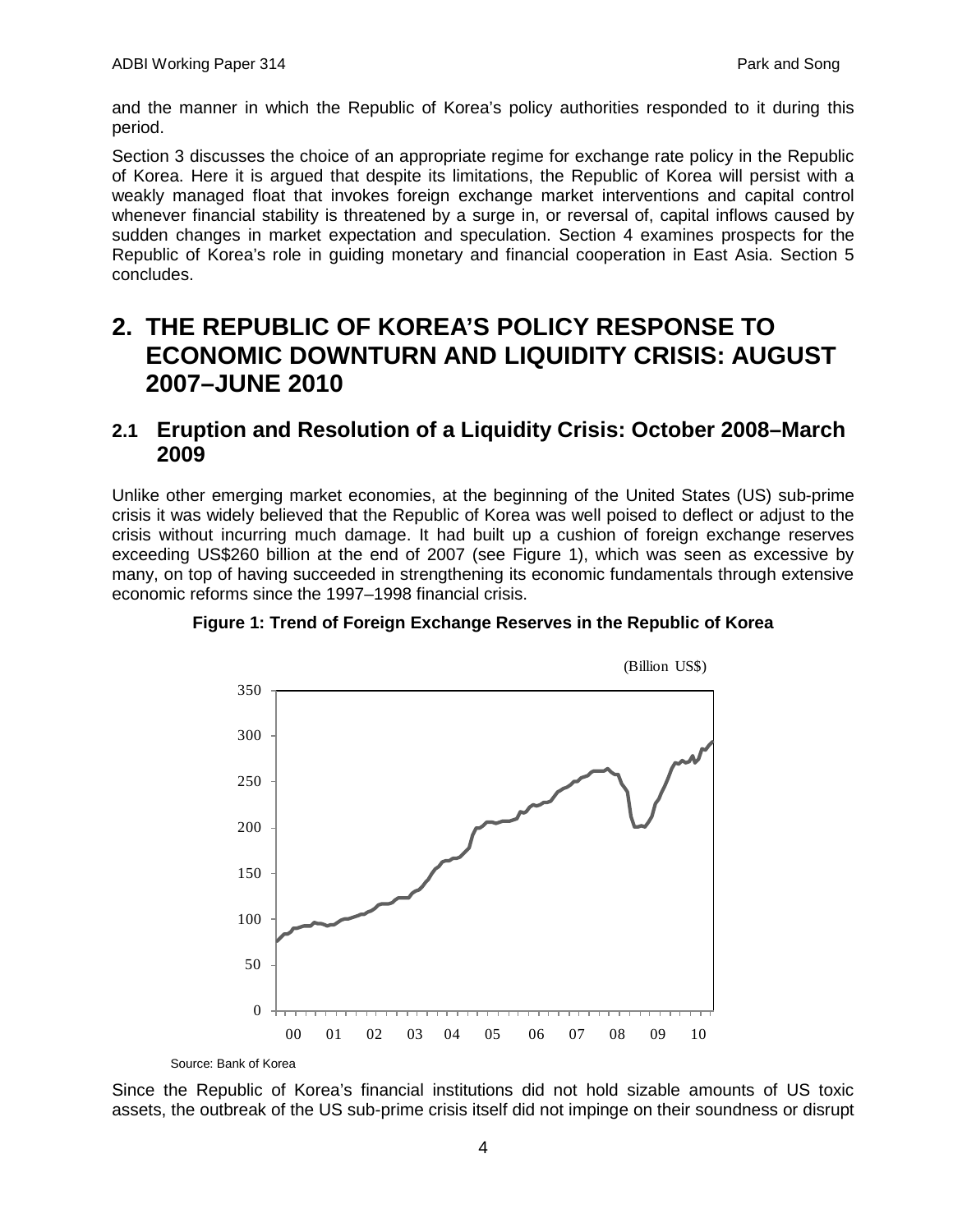the Republic of Korea's stock market. It was also expected that the flexible exchange rate system would provide a first line of defense.<sup>[1](#page-6-0)</sup> Yet, unlike other emerging economies in the region, the Republic of Korea could not avoid a severe US dollar liquidity crunch, which provoked a series of speculative attacks on its currency. In retrospect, it is unquestionable that the Republic of Korea was hit harder than other economies in the region, as it was the only country unable to ward off a run on the central bank foreign exchange reserve without securing additional foreign currency liquidity from the central banks of the US, the PRC, and Japan (Park 2010).

### **2.1.1 Recession and Liquidity crisis**

The global financial crisis did not reach the Republic of Korea until the last quarter of 2008; much of the growth slowdown during the first three quarters was brought on by weak domestic demand, which was in part caused by the tighter stance of monetary and fiscal policy chosen by the Republic of Korea's policymakers to arrest rapidly rising prices.

#### **Figure 2: Sovereign Spreads: Foreign Currency Denominated Sovereign Bond Spreads**



**(vs US Treasury note)**

#### Source: Korea Center for International Finance

However, the deficit on the current account in the first half of 2008 on top of the slowdown appears to have worsened the prospects for the Republic of Korea's economy even before it was hit by a liquidity crisis in the third quarter of the year.

As the US sub-prime crisis spread to other parts of the world, foreign investors and lenders began retreating from East Asia, to deleverage and to increase the share of safe assets in their portfolios. Compared to the rebalancing of their portfolios elsewhere in Asia, foreign investors

<span id="page-6-0"></span> $1$  According to the International Monetary Fund (IMF)'s revised classification of the foreign exchange rate arrangement, Korea's exchange rate system is classified as floating (IMF 2010).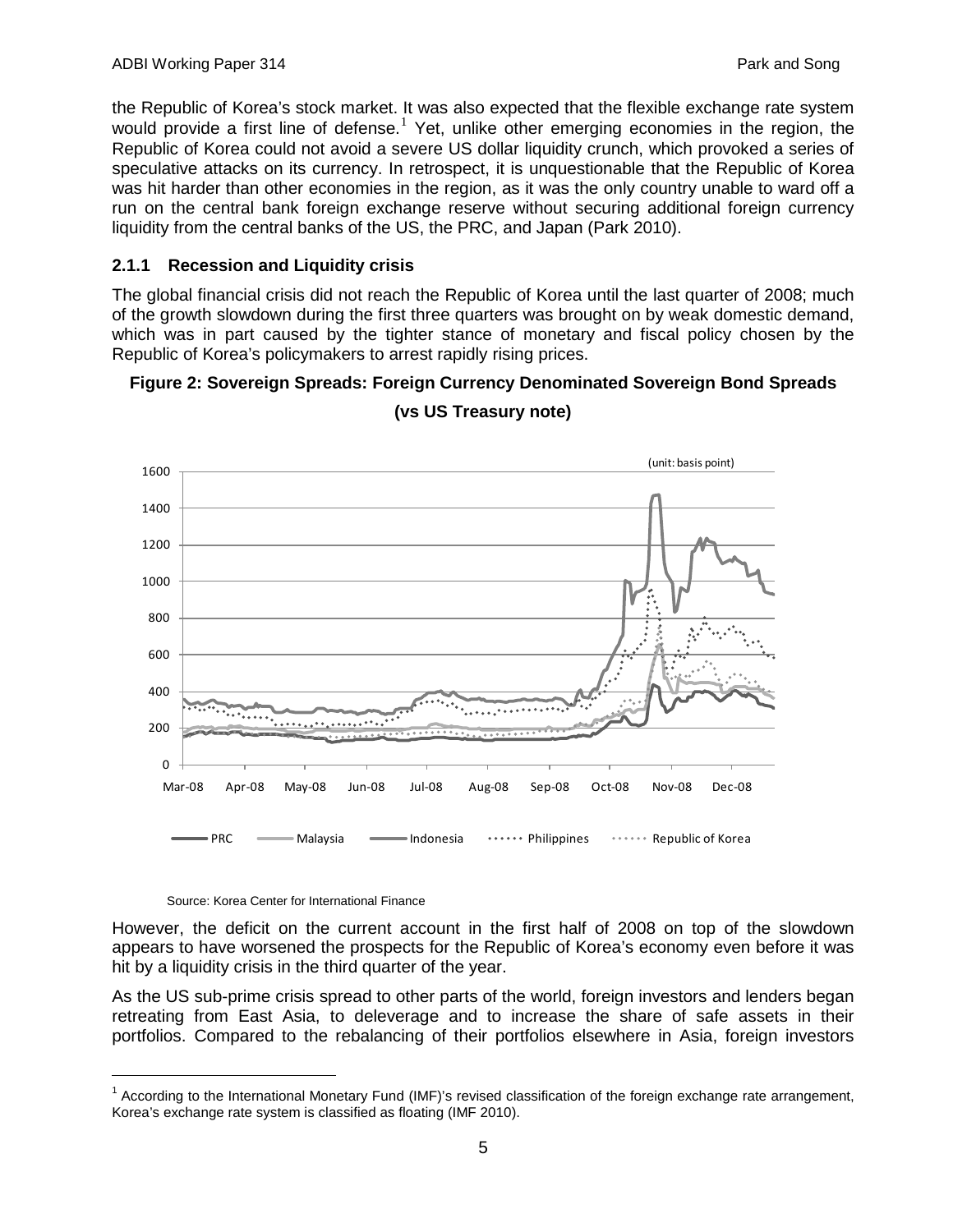divested themselves of relatively more of their holdings in Korean financial assets, because they were led to believe that deterioration in some of financial market indicators made the Republic of Korea much more vulnerable to a financial crisis than other emerging economies. Since the Republic of Korea's financial markets were relatively larger and more liquid than those of other East Asian emerging economies, it was also easier for them to sell out of the Republic of Korea. The share of foreign investors in the capitalization of the stock market was close to 31% at the end of 2007. A year later it fell below 27%.

Foreign banks had also become more averse to renewing their short-term loans to Korean financial institutions, until they saw an improvement in the current account and a better growth prospect in the early months of 2009. After the demise of Lehman Brothers in September 2008, Korean banks were increasingly hard-pressed to roll over their short-term foreign currency loans. At the lowest point in November, the renewal rate fell to below 40% (Table A1 in Appendix). The decline in the rollover rate led to large capital outflows and a deficit on the financial account in addition to a current account deficit of US\$7 billion, leading to a loss of almost 20% loss in foreign exchange reserves.

Not surprisingly, these deficits brought about a dollar liquidity shortage and subsequently curtailed the availability of foreign-currency (mostly US dollar) loans. Reflecting the worsening of the liquidity crisis, both the sovereign spread and credit default swap (CDS) premiums began a steep rise. At the height of the crisis on 27 October, the debt spread and CDS premium jumped up to 751 and 700 basis points respectively (Figures 2 and 3), sending foreign investors' confidence in the Korean economy crashing to the bottom.





Note: 1) Credit Default Swap premium on the Republic of Korea's government five-year foreign exchange stabilization bond Source: Bloomberg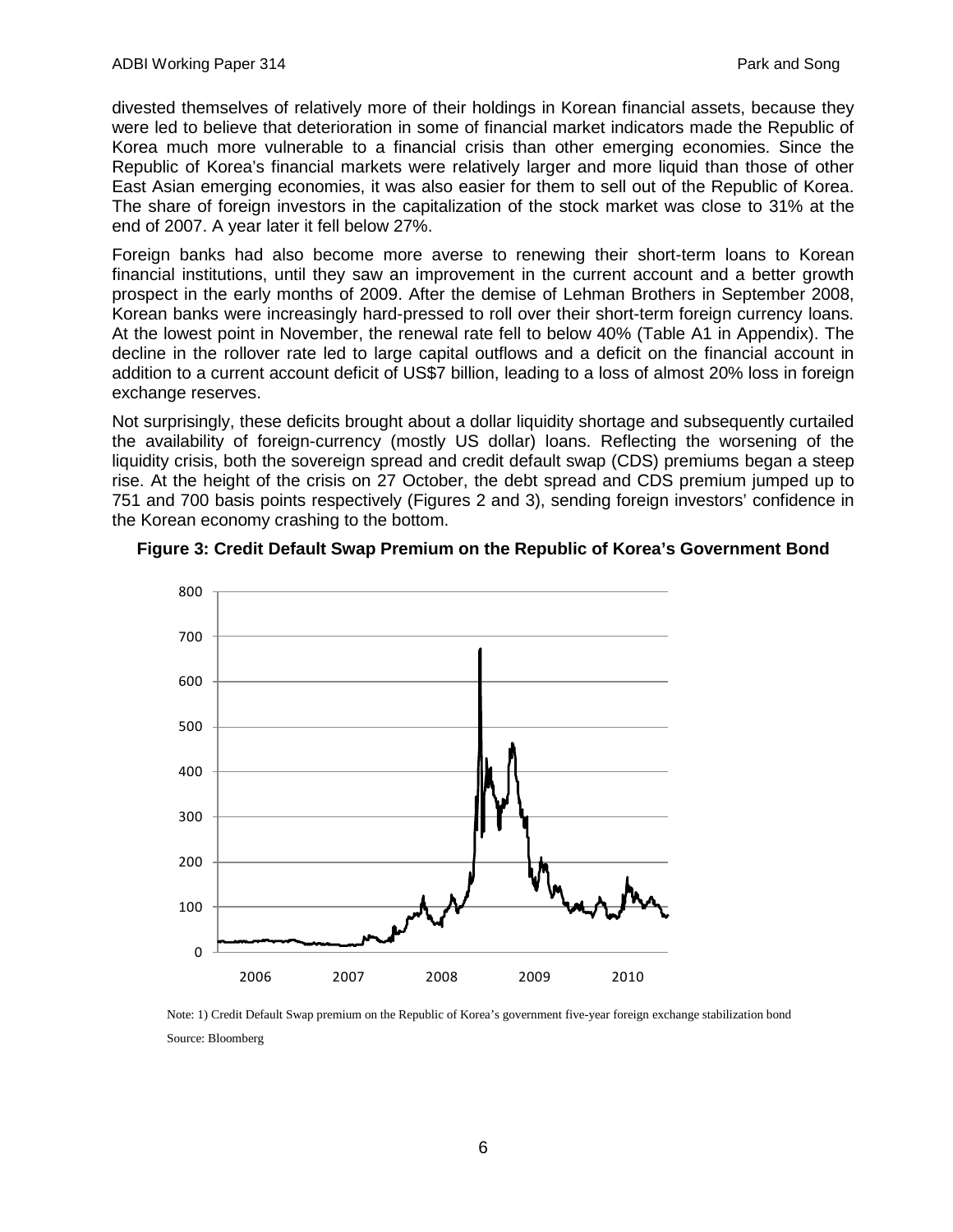The crisis hit both stocks and the foreign exchange markets hard. After breaking the 2,000-point level in October 2007, stock prices measured by the Korea Composite Stock Price Index (KOSPI) began a sharp slide, falling below 1,000 by November 2008, one of the worst performances among East Asia's stock markets (Figure 4).



**Figure 4: Stock Price Movements in East Asia**

The nominal exchange rate, which had remained below 1,000 won per US dollar during the first quarter of 2008, began a sharp depreciation in April to reach a high of 1,513 won per US dollar on 24 November. Among the East Asian currencies, the Korean won lost most in value vis-à-vis the US dollar that year (Figure 5).

The high degree of instability in the exchange rate stems from two features of the won-US dollar market. Firstly, it is small and shallow, as the number of market participants is limited. On average, the volume of daily foreign exchange trading was less than 1.9% of gross domestic product (GDP) in 2007. Because of its small size and lack of liquidity, the market was overwhelmed by a series of external shocks that followed the collapse of Lehman Brothers, precipitating a large depreciation and a wide range of fluctuations of the exchange rate. Another feature is that changes in the won/dollar exchange rate have been closely linked with changes in stock prices. As a result, dramatic changes in stock prices have therefore been translated into equally large changes in the foreign exchange rate in the Republic of Korea (see Figure 6).

There is no universally accepted definition of a currency crisis. But when a currency depreciates by more than 45% over a six-month period (July–November), and almost 22% over a month as it did in the Republic of Korea in October 2008, it must be said to have come under a speculative attack, with its downfall sure to touch off a financial crisis.

Source: Asia Regional Integration Centre of Asian Development Bank (ADB), Economic and Financial Indicators Data Base, [http://aric.adb.org/macro\\_indicators.php](http://aric.adb.org/macro_indicators.php)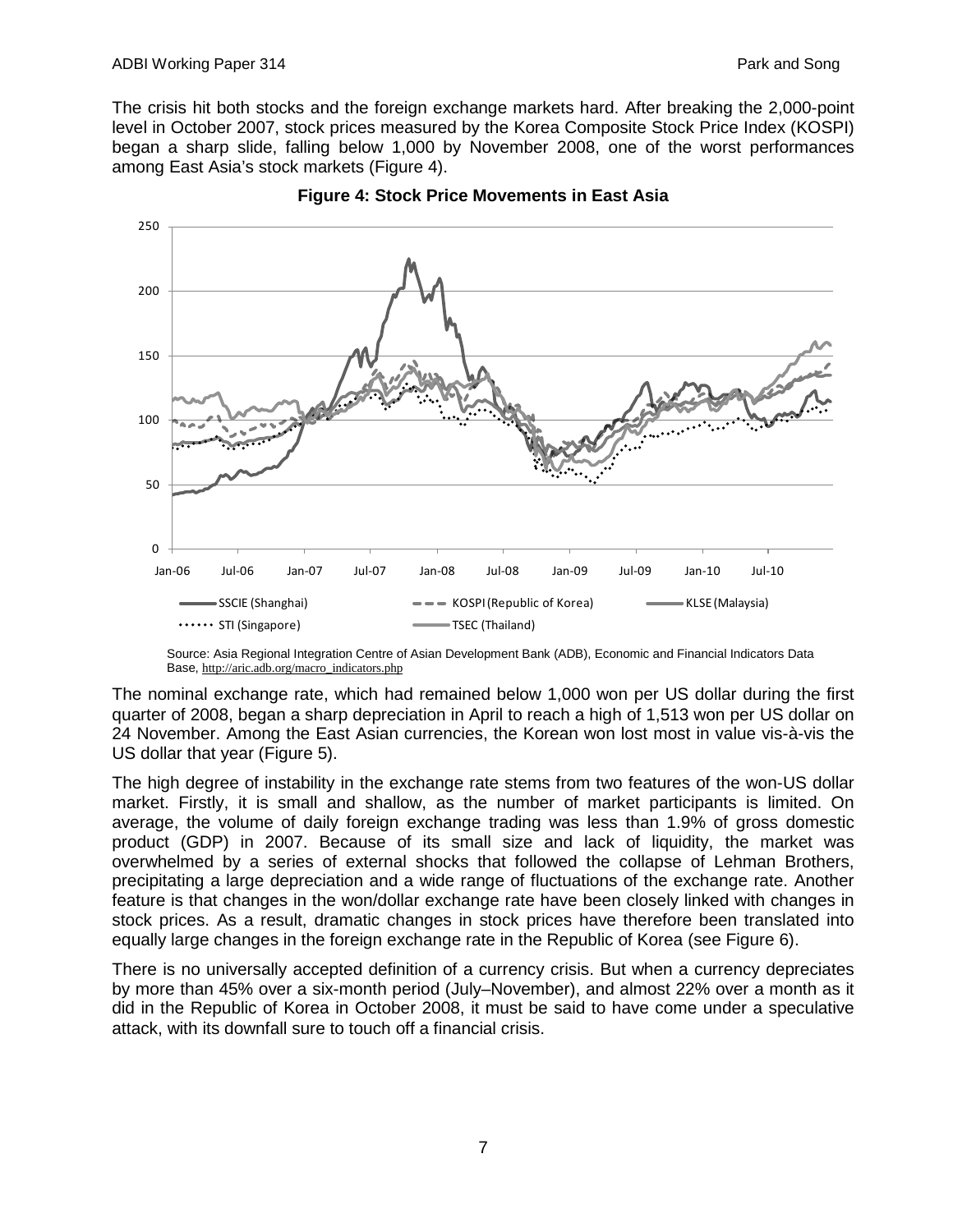

**Figure 5: East Asian Exchange Rates against the US Dollar**

Note: 1) An increase indicates nominal appreciation of the local currency against the US dollar. 2) January 2006 = 100

Source: Asia Regional Integration Centre of ADB, Economic and Financial Indicators Data Base, [http://aric.adb.org/macro\\_indicators.php](http://aric.adb.org/macro_indicators.php)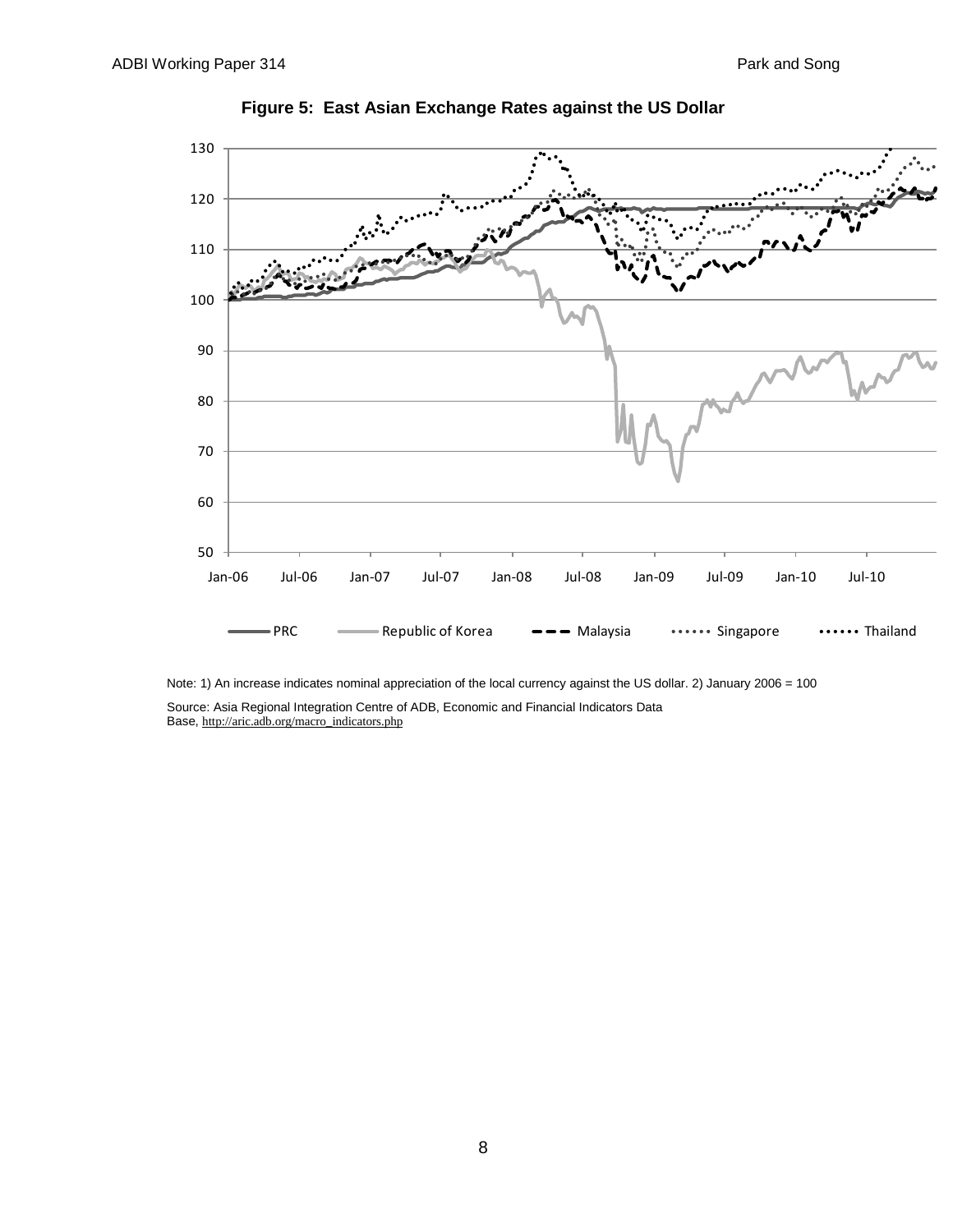#### **Figure 6: Changes in Stock Prices and Exchange Rates in the Republic of Korea**



Note: 1) Rate of changes in weekly average of won/US dollar exchange rate and Korea Composite Stock Price Index Source: Bank of Korea

#### **2.1.2 Causes of the Crisis**

At the beginning of the crisis, there must have been structural vulnerabilities of the economy and deterioration in macroeconomic indicators that frightened foreign lenders and investors to rush to the exit en masse. Were they serious enough to pose systemic risk to the economy in general, and the financial system in particular?

Park (2010) has identified a number of structural weaknesses of the Korean economy, which were often claimed by foreign analysts to have been at the root of the liquidity crisis. On the real side of the economy, the main culprit for the recession and currency speculation was vanishing export markets. The concentration of exports in a limited number of manufactures and producers was another cause of the deeper recession. In 2007, 57% of total exports were shipped out by four industries—automobile, shipbuilding, electronics, and chemicals. Over the past decade, the top ten export products comprised more than 65% of the Republic of Korea's total exports, as shown in Table A2 in the Appendix. The ten largest industrial groups made up 80% of the Republic of Korea's total exports in 2007. A setback in export earnings would then undermine the financial health of the groups that constitute the backbone of the Korean economy. The global demand for manufactures is more income elastic than other categories of exports, and hence more sensitive to cyclical fluctuations of the global economy. As shown by Blanchard (2009), compared to countries with a diversified mix of export products, those with a heavy concentration in a limited number of manufactured export goods were hit harder by the 2008 global financial crisis.

These vulnerabilities of an export-led regime were exacerbated by the deterioration in a number of macroeconomic and financial indicators—the emergence of a current account deficit in the first half of 2008, a sharp increase in short-term external debt as a percentage of foreign exchange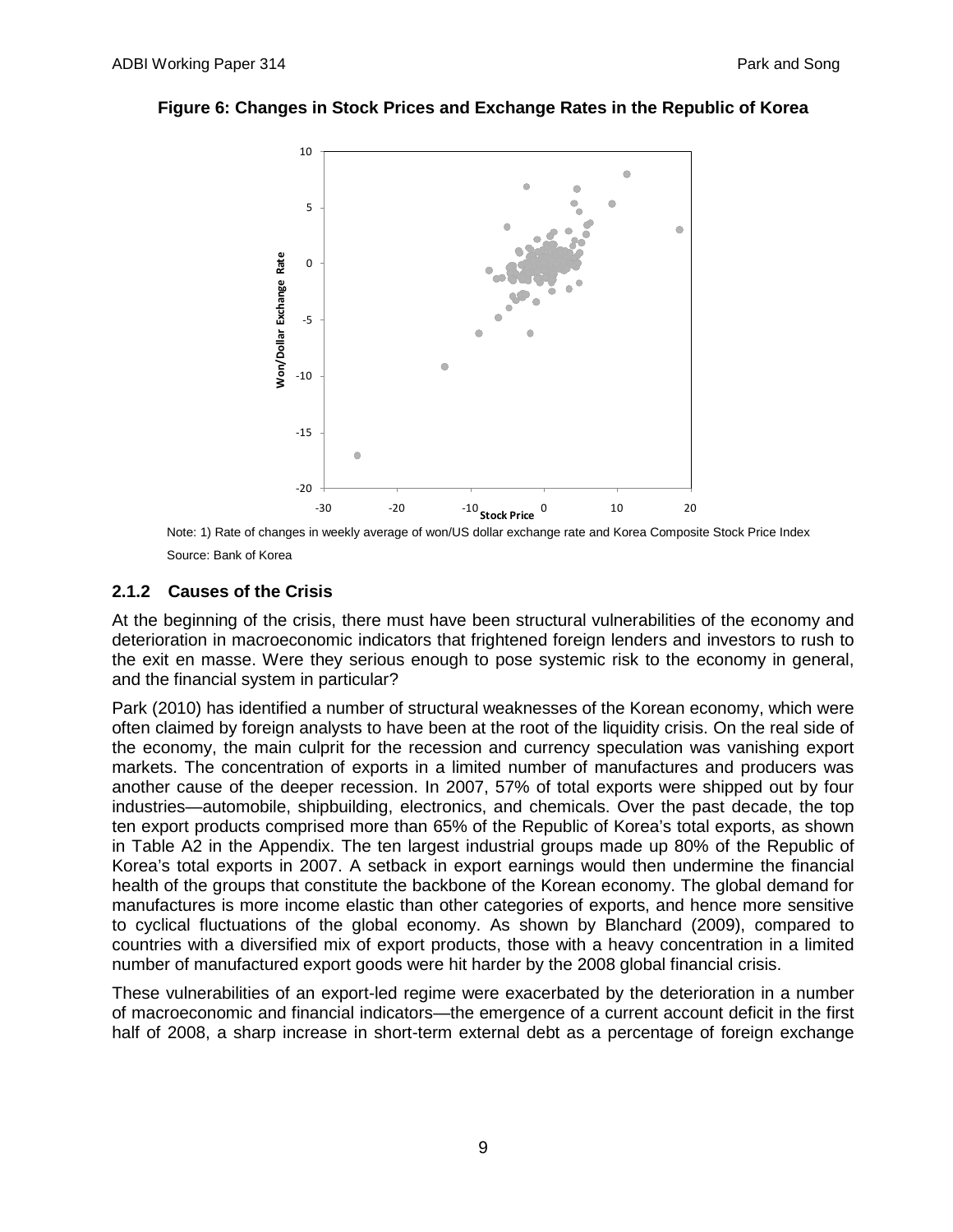reserves, and a rise in banks' loan-deposit ratio.<sup>[2](#page-11-1)</sup> While there are doubts as to whether these indicators are reliable measures of systemic risk, there was little doubt that they had worsened much more in the Republic of Korea compared with other emerging economies in East Asia,.

These macroeconomic woes were further aggravated by a substantial increase in both maturity and currency mismatching in the balance sheets of banks and other financial institutions, and undisciplined capital account liberalization $3$ . The latter set off massive capital outflows in the form of portfolio investments abroad by the Republic of Korea's institutional and private investors in 2006 and 2007, the bulk of which were financed by short-term external borrowing (Park 2010). Cumulatively, all these fragilities were serious enough to trigger an overreaction on the part of foreign investors, placing the Republic of Korea in a crisis zone by the end of September 2008.

### <span id="page-11-0"></span>**2.2 Crisis Management and Macroeconomic Policy**

Faced with a dwindling export market, dollar liquidity shortage, and the prospect of a long drawnout recovery, the Korean government set out to implement a three-pronged strategy for crisis management. This consisted of expansionary monetary and fiscal policy, free floating complemented by securing additional foreign exchange reserves, and a swift restructuring of ailing banks and firms. The Bank of Korea lowered its base rate, and the fiscal authorities introduced two fiscal stimulus packages for 2009, amounting to 2% and 1.7% of GDP, respectively.

As a trade off for stimulating domestic demand, there was a high probability that expansionary monetary and fiscal policy would worsen the current account and induce capital outflows. Realizing this, the Republic of Korea's policy authorities refrained from intervening in the foreign exchange market with the belief that a large depreciation would help moderate deterioration in the current account and generate expectations of appreciation. At the same time, they sought to prevent speculative attack by replenishing foreign exchange reserves through external borrowing and currency swaps with the US, the PRC, and Japan. As they did during the 1997 Asian financial crisis, the Korean government also sought to restore foreign investors' confidence in the economy by issuing sovereign guarantees on new foreign loans maturing before the end of June 2009, up to US\$100 billion in value, on October 12, 2008. However, similar guarantees had failed to allay fears of financial meltdown at the beginning of the Asian crisis in 1997, and this time they failed again.

As in 1997, the market was not persuaded by these measures. Only when the Republic of Korea secured a swap line amounting to US\$30 billion from the US Federal Reserve on 30 October, 2008 did the foreign exchange market settle down somewhat, but not for very long, as the exchange rate shot up to 1,513 won per dollar three weeks after the swap was announced (Figure 7). The swap was apparently not enough to remove uncertainties surrounding the Republic of Korea's ability to service its foreign debt, in view of large amounts of bonds held by foreign investors maturing and large numbers of foreign loans to be renewed in the first quarter of 2009. The Republic of Korea subsequently succeeded in arranging won-local currency swaps with the

<span id="page-11-1"></span> $2$  An overall risk ranking of emerging economies constructed by the bank HSBC in terms of the three indicators placed Korea as the third most vulnerable to a currency crisis among emerging economies. See The Economist, 15–21 February 2009.

<span id="page-11-2"></span><sup>&</sup>lt;sup>3</sup> After the 1997 Asian financial crisis, Korea's financial regulatory authorities instituted a number of prudential regulatory measures to minimize the incidence of the two balance sheet mismatches, but these restrictions were not effective in the banking industry, which was engaged in asset transformation of short-term liabilities into long-term assets and which was unable to borrow from abroad in the domestic currency (Park 2010).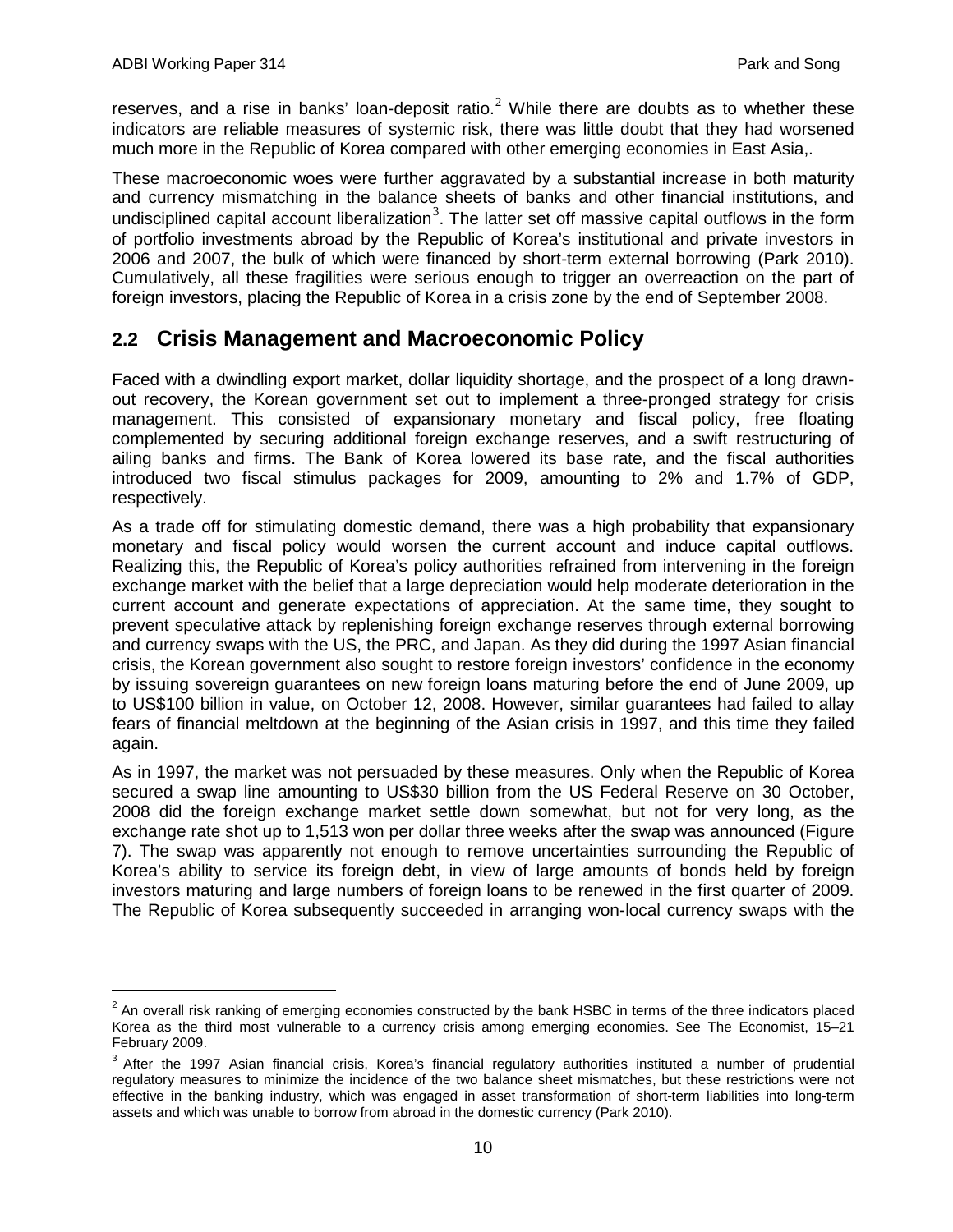central banks of both the PRC and Japan, each amounting to an equivalent of US\$30 billion on 12 December  $2008.<sup>4</sup>$  $2008.<sup>4</sup>$  $2008.<sup>4</sup>$ 





These additional swaps, together with the renewal of the Federal Reserve swap and a current account stronger than expected appear to have calmed down the market for a while. But thereafter the exchange rate went on a roller coaster ride, shooting up to 1,573 won per dollar on 3 March 2009 before falling below 1,300 at the end of June.

Was this three-part strategy effective? Several pieces of evidence, including a substantial improvement in the current account and positive growth, quarter on quarter, in the first two quarters of 2009, suggest that it was. More importantly, for all practical purposes the liquidity crisis was over by the end of the first quarter of 2009. Which measure of the three-part strategy had been more effective in turning around the crisis? Most analysts would agree that the US Federal Reserve played a catalytic role in improving the market sentiments about the prospect for the Korean economy.

# <span id="page-12-0"></span>**3. Regime Choice for the Republic of Korea's Exchange Rate Policy**

Like many other emerging economies, the Republic of Korea has a relatively large menu of choices for its exchange rate regime. It could stay on with a managed float or independently

Source: Bank of Korea, Economic Statistics System, [http://ecos.bok.or.kr/.](http://ecos.bok.or.kr/)

<span id="page-12-1"></span> $4$  Japan was reported to have been reluctant to offer a yen-won swap line. It asked the Republic of Korea to approach the IMF if more liquidity was needed as a condition for the swap. The swap line was included in the CMI Japan-Korea bilateral swap.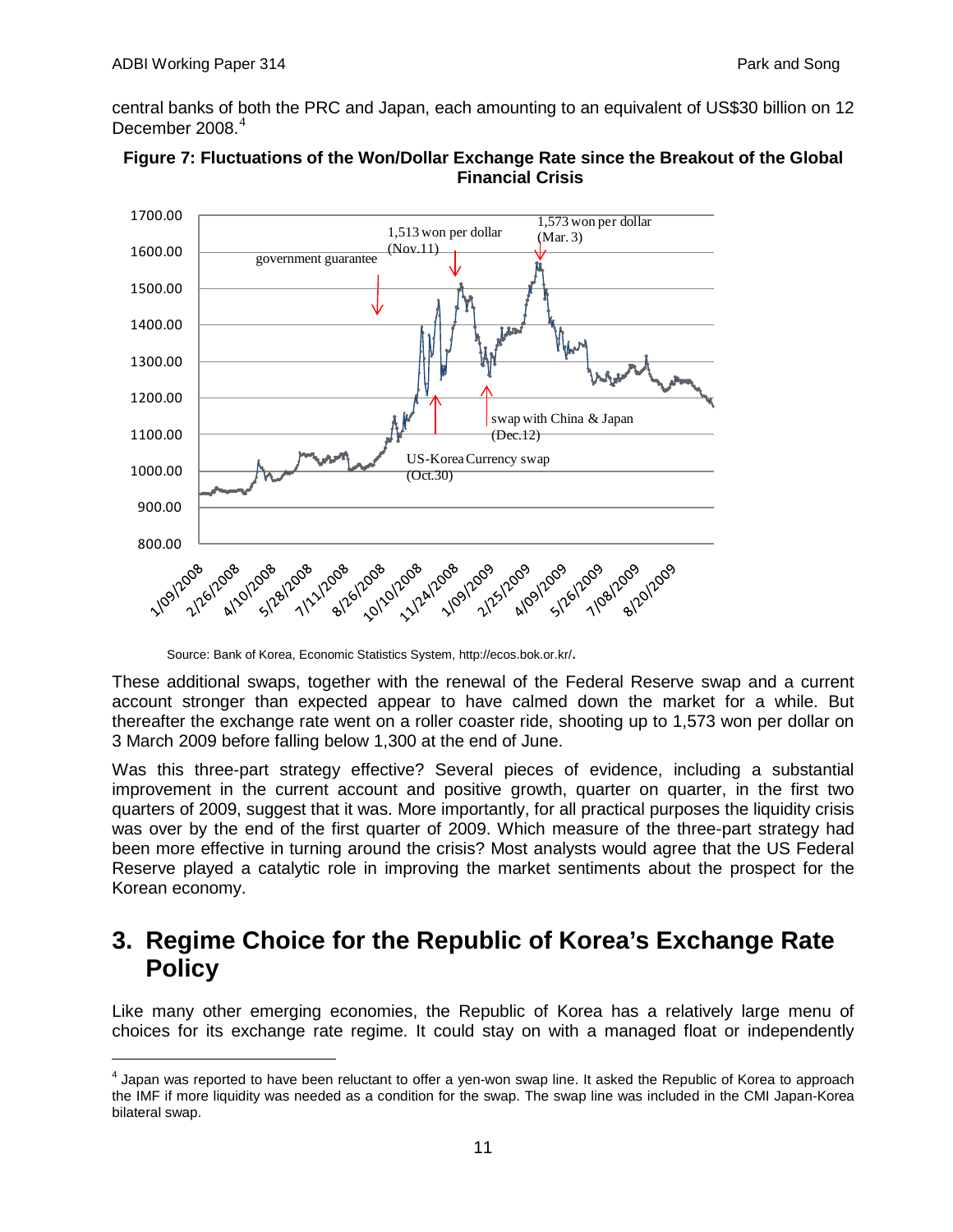floating, as it has done so far, or shift to either free floating or pegging to a basket of the currencies of its major trading partners. As discussed in the previous section, the crisis experience raises some doubts as to the efficiency of free floating in heading off external financial shocks and stabilizing domestic financial markets. However, neither does the basket peg appear to be a realistic option. This assessment leaves managed floating as the most appropriate choice for the Republic of Korea's exchange rate regime, since the exchange rate is essentially market determined, but the monetary authority has room to change the level of the exchange rate without specifying a specific exchange rate path or target.

### <span id="page-13-0"></span>**3.1 Free Floating**

When the crisis broke out late in 1997, on the International Monetary Fund (IMF)'s recommendation, the Republic of Korea moved to adopt a flexible exchange rate system as a means of stemming capital outflows and to restore balance on the current account. Since then, according to the IMF assessment of exchange regimes of its members, the Republic of Korea's exchange rate regime had been classified as independently floating. Under this regime, the exchange rate is market-determined as in managed floating, but the monetary authority may intervene in the foreign exchange market mostly to reduce the amplitude of fluctuations in the exchange rate, rather than its level, in the short-run.

In 2009, the Republic of Korea was reclassified as a floater. According to the new IMF definition, independently and managed floating are subsumed under a single category. In this classification, floating does not mean total abstinence from market intervention. Several pieces of evidence suggest that since the introduction of independently floating, the Korean authorities have not been averse to intervening in the foreign exchange market to induce depreciation or prevent appreciation of the Korean won. For this reason, the Republic of Korea's exchange regime is closer to managed floating.

The monetary authority has intervened not only to prevent excessive depreciation or appreciation of the won/dollar exchange rate, or to reduce its volatility around the trend, but also on many occasions to improve the Republic of Korea's export competitiveness (Park and Kim 2008). Prima facie evidence for this type of intervention is a large accumulation of foreign exchange reserves, which amounted to almost US\$300 billion by the end of 2010. This evidence is also corroborated by the frequency estimates of intervention as shown in Figure 8 and Table A3 in the Appendix, which roughly correspond to stability indices suggested by Bayoumi and Eichengreen (1998) and Baig (2000) in Figure 9, where lower indices correspond to more intensive interventions in the foreign exchange market by the authorities. $5$ 

The frequency of market intervention, together with a visual inspection of the data, also suggest that the Korean authorities had actively been engaged in stabilizing the Republic of Korea's real effective exchange rate between 2002 and 2004, as shown in Figure 10. For the three years up to 2007, the frequency of interventions declined considerably as the Korean authorities were trying to engineer a gradual appreciation of the won to trim a growing surplus on the current account.

The crisis was a bitter reminder that the Republic of Korea did not have many places to turn to for dollar liquidity when it needed it most. It also underscored the need to hold a large amount of foreign exchange reserves for self-insurance. Not surprisingly, therefore, since stability in the foreign exchange market was restored in the second half of 2009, the Korean authorities have been intervening heavily again to generate and sterilize current account surpluses.

<span id="page-13-1"></span><sup>&</sup>lt;sup>5</sup> Following Bayoumi and Eichengreen (1998), the foreign exchange rate flexibility is estimated as follows: Index =SDEX/(SDEX+SDREV) where SDEX= standard deviation of exchange rate changes, and SDREV=standard deviation of the ratio of changes in foreign reserves divided by lagged base money.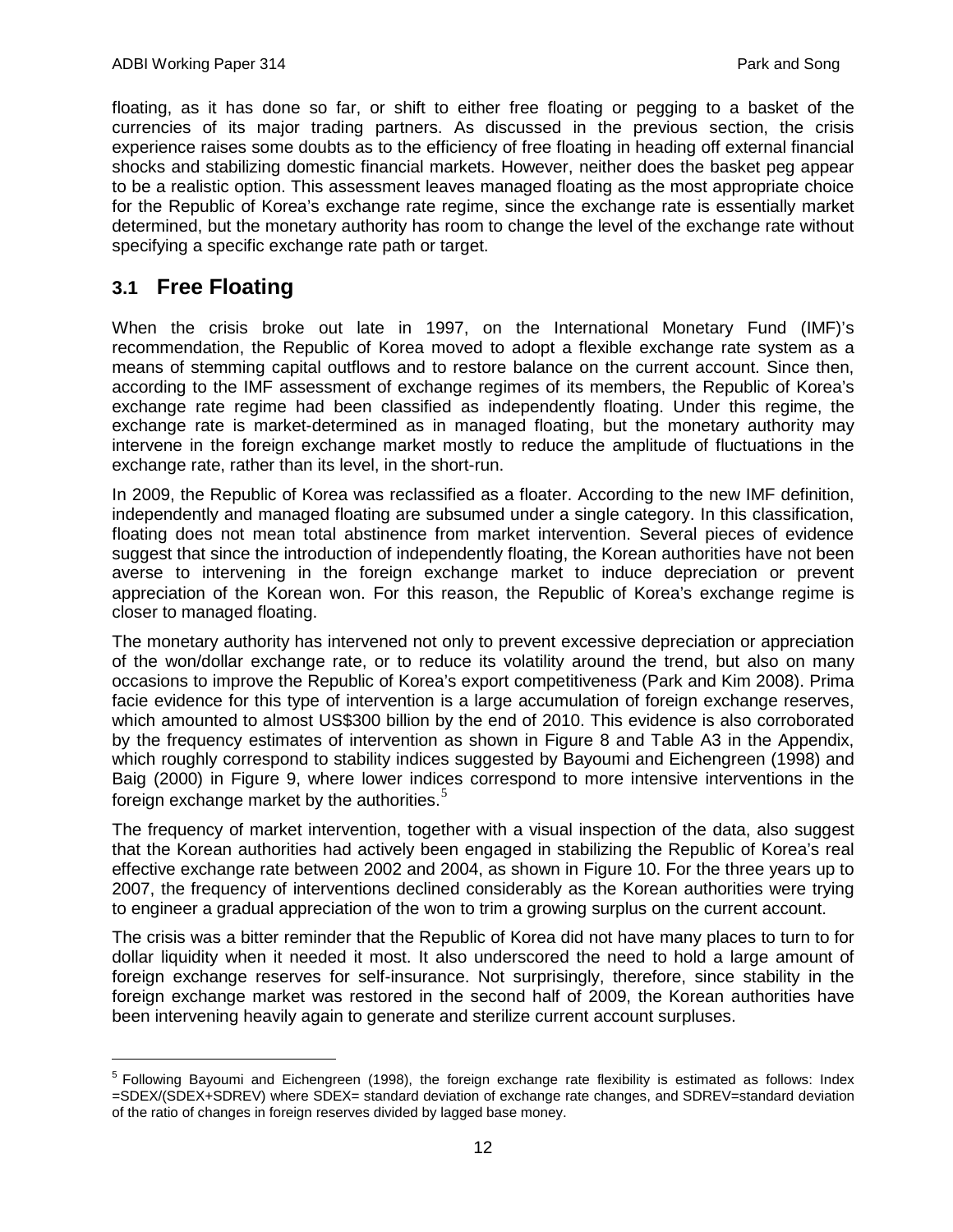### **Figure 8: Frequency of the Republic of Korea's Interventions in the Won/Dollar Foreign Exchange Market**



Note: 1) The year of 2010 includes the months from January to September Source: Park and Kim (2008) and author's estimates





Note: 1) Author's estimates based on Bayoumi and Eichengreen (1998) Source: Author's calculations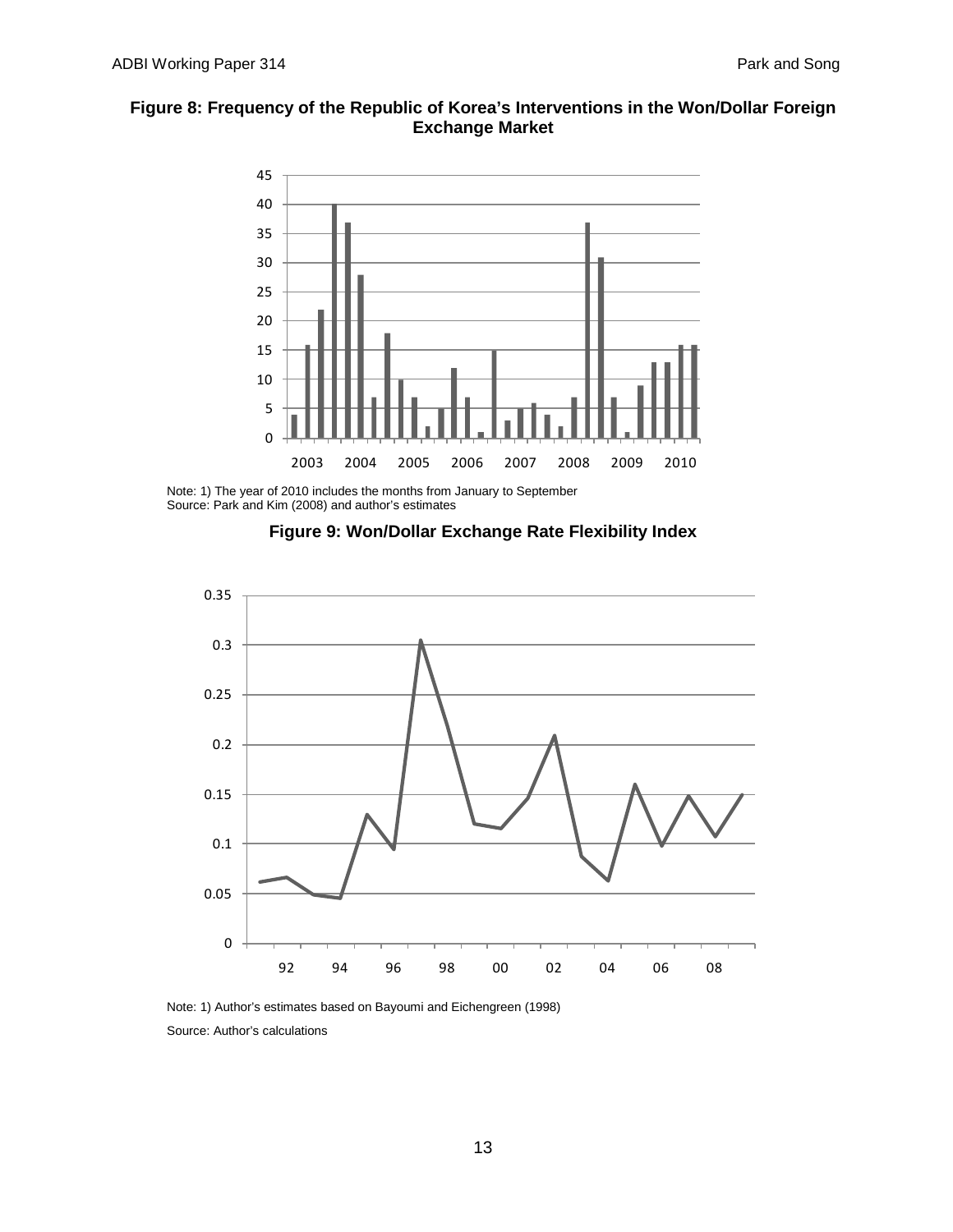## <span id="page-15-0"></span>**3.2 Limitations of Free Floating**

The Republic of Korea's experience with the liquidity crisis management presents another piece of evidence that free floating may not moderate capital outflows once a crisis breaks out, and hence stop a run on the central bank reserve. As is well known, this would happen if the formation of expectations were extrapolative, causing speculation in the foreign exchange market to put the nominal exchange rate on an implosive trajectory.<sup>[6](#page-15-1)</sup>

A depreciation of almost 50% over a three-month period until November 2008 did not stop speculators from dumping their holdings of the local currency. Currency speculators did not stop selling the won after it had clearly depreciated below its long-run equilibrium. In fact, they did not seem to care to know what the long run value of the currency was when the country was steeped in a crisis. Under these circumstances, there is no reason to believe that a further depreciation could have stopped capital outflows.



**Figure 10: Nominal and Real Effective Exchange Rates of the Korean Won**

Source: Bank of International Settlements

<span id="page-15-1"></span> $<sup>6</sup>$  Behavioral economists have long argued that human beings tend to be too confident of their own abilities and tend to</sup> extrapolate recent trends into the future–a combination that may contribute to bubbles. Lansing (2006) has developed an asset pricing model where extrapolative expectations can generate excess volatility of stock prices, time-varying volatility of returns, long-horizon predictability of returns, bubbles driven by optimism about the future, and sharp downward movements in stock prices that resemble market crashes. All of these features appear to be present in longrun US stock market data.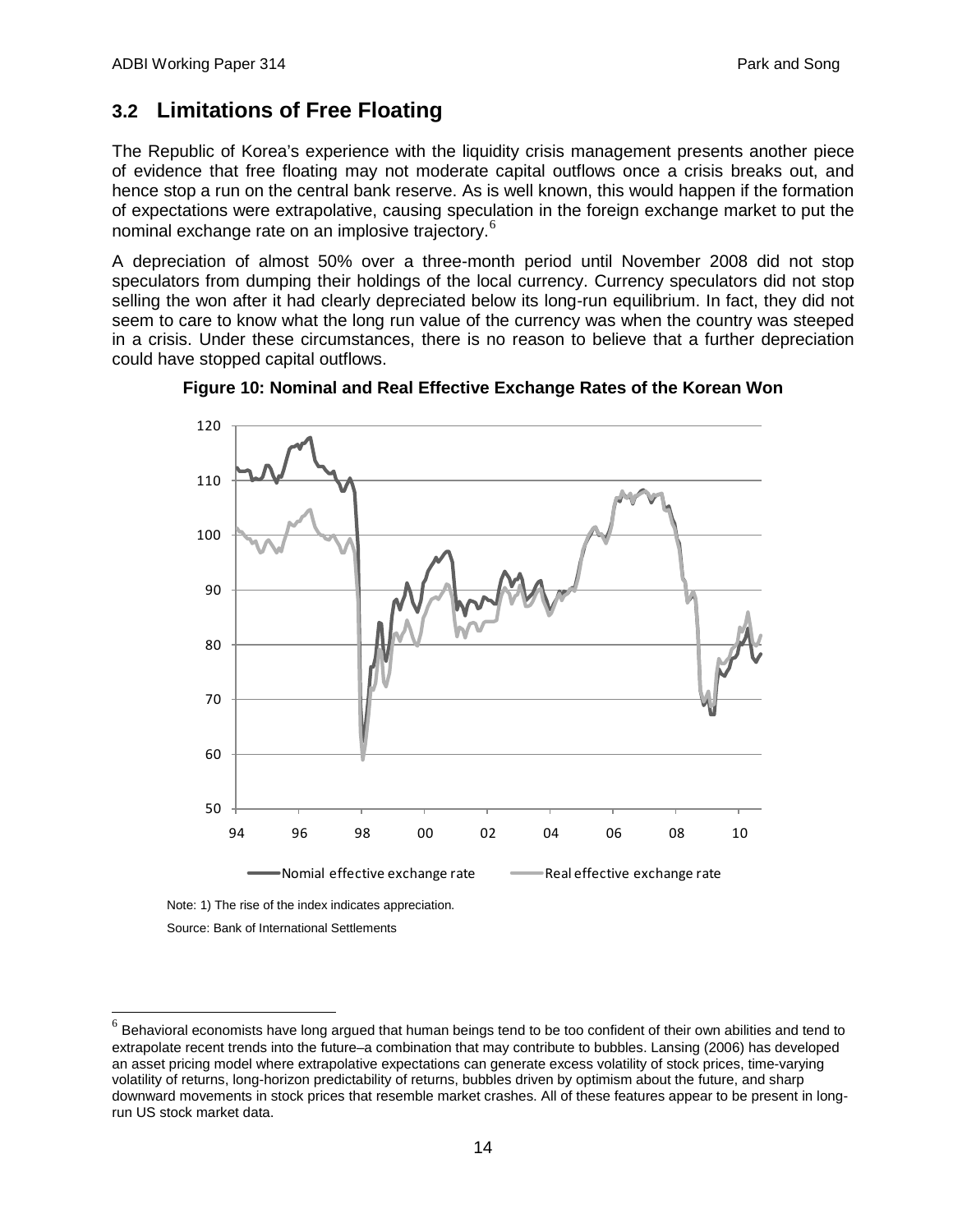A large depreciation is often seen as symptomatic of structural problems that could undermine a country's ability to service foreign debt, rather than as an adjustment process. This perception often induces foreign exchange traders to assess higher risk premiums on foreign exchange markets, which then work through asset markets to cause further nominal depreciation without corresponding changes in macroeconomic economic variables (Duarte and Stockman 2005). They then sell more of the currency in the expectation of further depreciation. The herding among incompletely informed traders then realizes the expectation of depreciation.

Destabilizing speculation in the foreign exchange market is likely to occur more often in small open economies, where the size inconsistency of the foreign exchange market exacerbates the volatility of the exchange rate. To large foreign private and institutional investors, their exposure to an individual emerging economy like the Republic of Korea often accounts for a very small share of their total investments. But to a small emerging economy with shallow and illiquid domestic financial markets, financial investments of these foreign investors can be large, beyond its absorptive capacity, and dictate movements of local financial prices including the exchange rate.

Global investors continuously reappraise their investment risks and adjust their regional and country exposures in response to changes in market conditions at the regional and country level. When foreign investors decide to reduce their exposure to East Asia's emerging economies, they often liquidate their holdings of financial instruments without discriminating between countries and securities. Their withdrawal may comprise a small portfolio adjustment, but it could have a large impact on these countries' small and illiquid domestic financial markets, causing an unbearably large change in financial prices including the foreign exchange rate. Few countries could withstand such a large decline without endangering the stability of domestic financial markets.

## <span id="page-16-0"></span>**3.3 Basket Pegging**

If free floating is not a viable regime, could the Republic of Korea entertain adopting an alternative system from a variety of basket pegging arrangements? This choice is not going to be any more acceptable than free floating because of the role of the PRC.

The PRC has become the Republic of Korea's largest trading partner, accounting for more than 25% of the Republic of Korea's total exports in 2010, which is more than the combined share of both the US and Japan. This large share means that if the Republic of Korea were to adopt a basket peg, the yuan would have the lion's share of the basket, and in fact more than its trade weight when the Republic of Korea's small traders are excluded from the basket.

According to a recent study by Jeong (2009), more than 70% of the Republic of Korea's total exports to the PRC consisted of intermediate products in 2008. Since 2005, when the share reached an all time high of 82%, it has been declining, but it is still one of the highest among the PRC's trading partners. At the same time the PRC has been the Republic of Korea's major source of imports of intermediate products, with a share of almost 64% in 2008.

Prema-Chandra and Menon (2010) showed that trade in parts and components is not sensitive to changes in relative prices, implying that changes in the exchange rate may not be effective in restoring balance in the current account in countries belonging to the network trade. Under these circumstances, a basket peg would mostly dictate that the Republic of Korea stabilize its currency against the yuan. That is, the Republic of Korea would end up pegging to the yuan.

To examine this possibility—that is, the extent to which the won/dollar exchange rate responds to changes in the yuan/dollar exchange rate—the following autoregressive equation has been estimated using daily data during the period from July 22, 2005 to the end of June 2008, during which the PRC was on a managed float. A recent period is excluded in the estimation to remove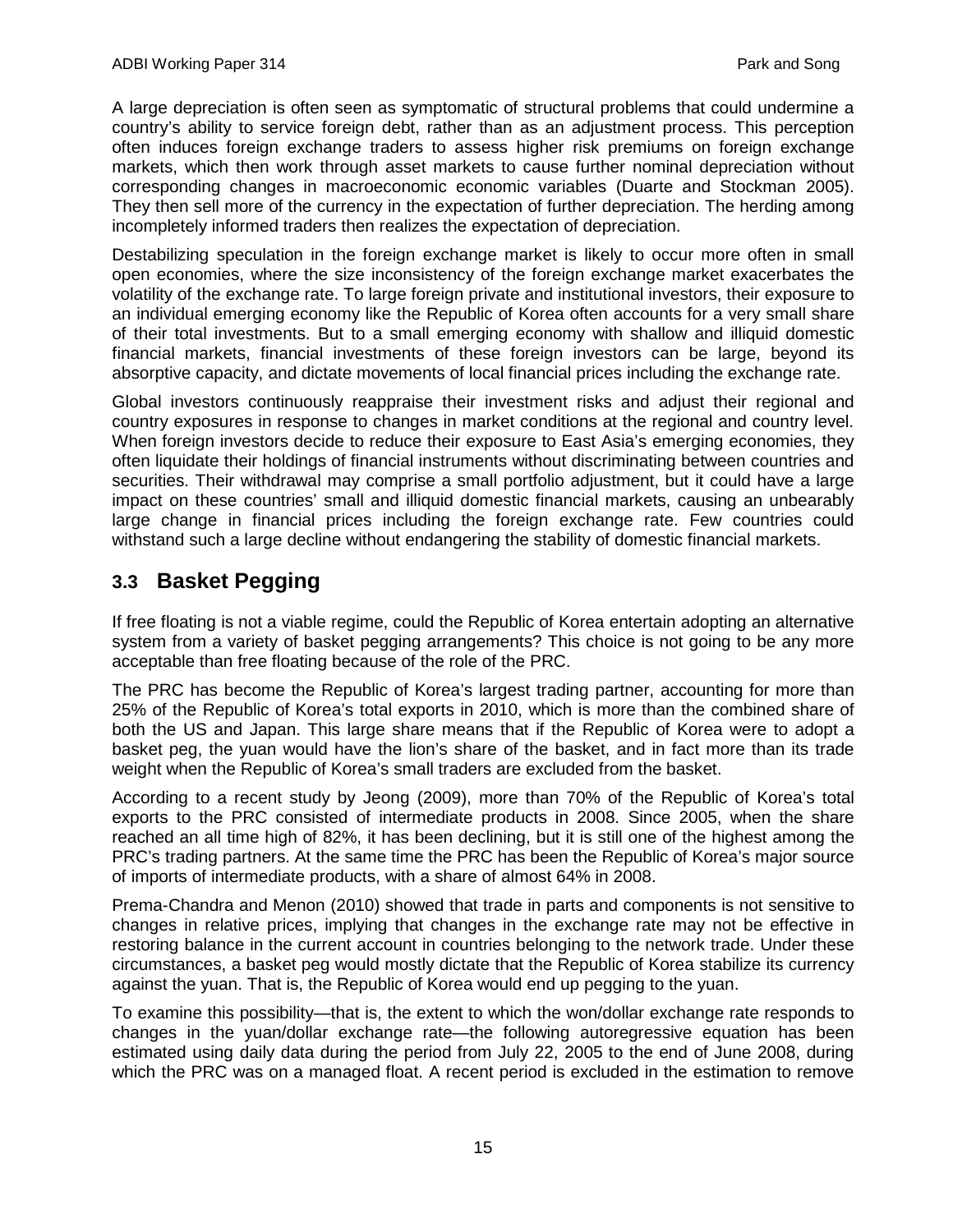the impact of the global economic crisis on regional currency movements, and to avoid a sample bias caused by the PRC's return to a dollar peg.

$$
\Delta X_{t}^{i} = C + \sum_{k=1}^{m} \beta_{k} \Delta X_{t}^{i} + \beta_{m+1} \Delta R M B_{t} + \beta_{m+2} \Delta Y en_{t} + \epsilon_{t},
$$
\n(1)

Where  $X_t^*$  is the dollar exchange rate of the i<sup>th</sup> country at time t, and the yuan/dollar and yen/dollar exchange rates. All variables are in natural log.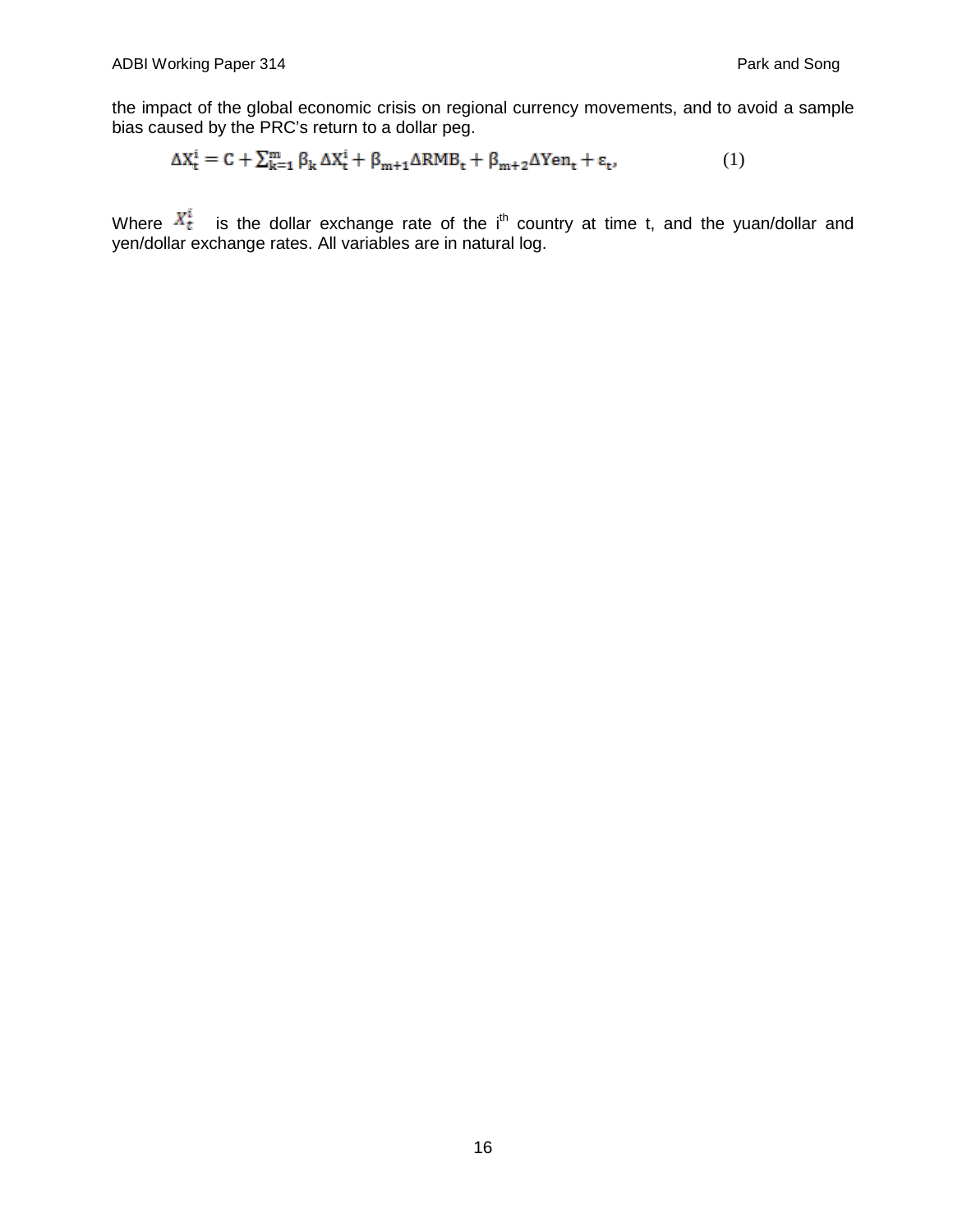| Variables             | Indonesia              | Rep.Korea  | Malaysia       | Philippines | Singapore                  | Taipei, China | Thailand          |
|-----------------------|------------------------|------------|----------------|-------------|----------------------------|---------------|-------------------|
|                       | Rupiah/US\$            | Won/US\$   | (Ringgit/US\$) | (Peso/US\$) | (S\$/US\$)                 | (NT\$/US\$)   | (Baht/US\$)       |
| $\Delta x_{t-1}$      | $-0.050$               | $-0.031$   | $-0.007$       | $-0.061$    | $-0.056$                   | 0.057         | $-0.173$ **       |
|                       | $(-1.388)$             | $(-0.812)$ | $(-0.194)$     | $(-1.671)$  | $(-1.690)$                 | (1.696)       | $(-5.109)$        |
| $\Delta x_{t-2}$      | $-0.089$ <sup>**</sup> | 0.053      |                |             |                            | 0.005         | $0.168$ **        |
|                       | $(-2.480)$             | (1.380)    |                |             |                            | (0.140)       | (4.998)           |
| ARMB.                 | 0.105                  | $0.619$ ** | $0.505***$     | $0.232$ *   | **<br>$0.491$ <sup>*</sup> | $0.433^{***}$ | $0.478$ **        |
|                       | (0.611)                | (4.357)    | (5.652)        | (1.933)     | (6.172)                    | (5.741)       | (4.404)           |
| $\Delta \text{Yen}_t$ | 0.065                  | 0.008      | 0.005          | $-0.051$    | 0.133                      | $0.120$ **    | $0.146^{\degree}$ |
|                       | (2.062)                | (0.029)    | (0.321)        | $(-0.690)$  | (9.128)                    | (8.559)       | (7.282)           |
| $D-W$                 | 1.981                  | 2.017      | 2.043          | 2.003       | 2.024                      | 1.992         | 2.023             |
| $\mathbb{R}^2$        | 0.017                  | 0.035      | 0.044          | 0.008       | 0.180                      | 0.158         | 0.166             |

#### **Table 1: Effects of Change in the Yuan/Dollar Rate on the Exchange Rate of East Asian Currencies**

*Notes*: (1) Figures in parentheses are t-statistics; (2) \*\* and \* denote significance at 1% and 5% level, respectively; (3) Estimates of the constant terms are not reported for the lack of space; (4) D-W: Durbin-Watson Statistics; (5) Sample period: 22 July 2005–30 June 2008; Rep.Korea = The Republic of Korea

*Source:* Author's estimation.

The estimation results show that the sign of the coefficient of the yuan/dollar exchange rate is positive and statistically significant. A one percentage point change in the yuan/dollar exchange rate leads to 0.62% change in the won/dollar exchange rate during the sample period.<sup>[7](#page-18-0)</sup> Even in a floating regime, the won has moved closely with the yuan. This close association has prevailed, because, given the vertical intra-industry trade integration, other things being equal, an appreciation of the yuan will reduce the PRC's exports to the Republic of Korea. However, it is not clear what will happen to the PRC's imports from the Republic of Korea. The vertical integration in trade suggests that the PRC's imports may fall rather than increase. But even in that case, if the dollar exchange rate of the Korean won remains unchanged, the PRC's imports of intermediate products from the Republic of Korea in yuan will be cheaper than before and hence will not fall as much as they would otherwise.

At the same time, the Republic of Korea will be able to cut into the PRC's export markets in the US and Europe. For these reasons, the market expects that yuan appreciation would improve the Republic of Korea's current account and drive up the value of the won relative to the US dollar. Because of this market reaction, the dollar exchange rates of the PRC and the Republic of Korea are likely to move together. Once a basket peg is adopted, the movements of the two currencies would be much closer than in the case of floating.

The increase in intra-industry trade with, and geographical proximity to, the PRC suggest that the Republic of Korea may benefit from forming a currency union with the PRC, but as shown by Park and Song (2011), as far as responsiveness to various shocks is concerned, they are asymmetric. Neither the demand nor the supply shocks of the two countries are highly correlated. Global shocks account for one third of output variations in the PRC, but it is regional shocks that cause relatively large variations in domestic output in the Republic of Korea. These asymmetric features may become less distinct over time, as consumption and capital goods as a share of intra-industry trade between the two countries increase. Nevertheless, if the Canada-US exchange rate

<span id="page-18-0"></span> $<sup>7</sup>$  It should also be noted that the co-movements of the dollar exchange rates of these sample economies with the</sup> yuan/dollar exchange rate could result partly from the shocks to the US economy, which change the overall value of the US dollar vis-à-vis the other currencies including those of East Asian economies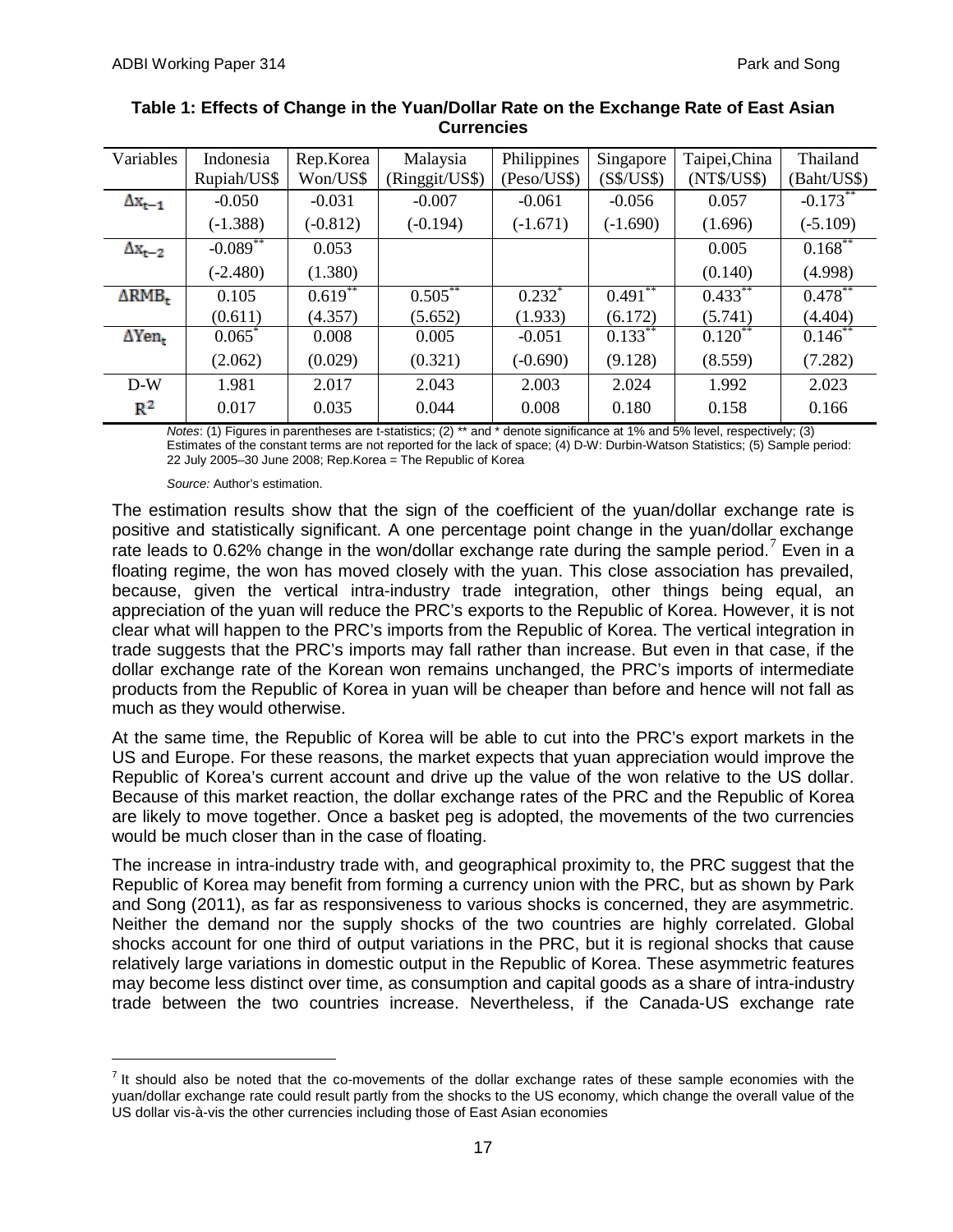relationship is any guide, the Republic of Korea is highly unlikely to eschew its current regime of free floating in favor of a basket peg.

## <span id="page-19-0"></span>**3.4 A Weakly Managed Float**

If neither free floating nor basket pegging is a workable exchange rate regime, the Republic of Korea would benefit most from a weakly managed float: free floating with a prudential system of capital controls and foreign exchange market interventions. In this regard, Canada's experience with free floating is instructive for the Republic of Korea's regime choice.

Canada and the US share the same open border and cultural heritage, and use the same language. More than 75% of Canada's exports were shipped to the US in 2009, and more than 51% of its imports originated there. In many economic respects, the PRC is to the Republic of Korea what the US is to Canada. Yet Canada does not appear to believe that it is in its interest to form a currency union with the US. Citing the asymmetry of shocks and the loss of monetary independence, which would subject Canada to US monetary policy, Murray (2000) argued against the creation of a Canada-US monetary union. Thiessen (2000) and Dodge (2005) also questioned the economic viability of such a union, on the grounds that it would threaten Canada's monetary independence.

For a similar reason, monetary independence, which may symbolize and help protect the Republic of Korea's political independence, will eventually dictate the Republic of Korea's decision to stay on with free floating. However the Republic of Korea's exchange regime is not going to be a pure float: it will be complemented by intervention in foreign exchange markets and capital controls to be invoked whenever a large increase in or sudden reversal of capital inflows, caused by changes in market expectations, threatens financial stability.<sup>[8](#page-19-3)</sup> The Republic of Korea has also been exploring the possibility of internationalizing its currency, with the expectation that such a transformation would help the country to borrow abroad in won.

# <span id="page-19-1"></span>**4. PROSPECTS FOR REGIONAL MONETARY AND FINANCIAL INTEGRATION IN EAST ASIA**

### <span id="page-19-2"></span>**4.1 Overview**

Since the 2008 global financial crisis, there have been a number of developments in and outside the region that have weakened the momentum for economic integration in East Asia. One such development has been a leadership vacuum: neither the PRC nor Japan is willing or prepared to lead the integrationist movement in East Asia.

As the second largest and most advanced economy in the region, Japan had been at the forefront of mobilizing regional efforts to garner political and public support for regional economic integration. It was Japan that advocated the creation of an Asian Monetary Fund during the 1997– 1998 Asian financial crisis. Japan also took the lead in launching the ABMI and campaigned for the introduction of a regional currency unit, on the lines of the Ecu, as a means of stabilizing bilateral exchange rates of the members of ASEAN+3. However, in recent years deflation, a strong yen, slow growth, and political instability have prevented Japan from assuming a greater regional role in East Asia.

<span id="page-19-3"></span> $8$  The IMF also sees the need for resorting to capital controls to mitigate the impact of large speculative capital inflows and outflows. See Ostry et al. (2011)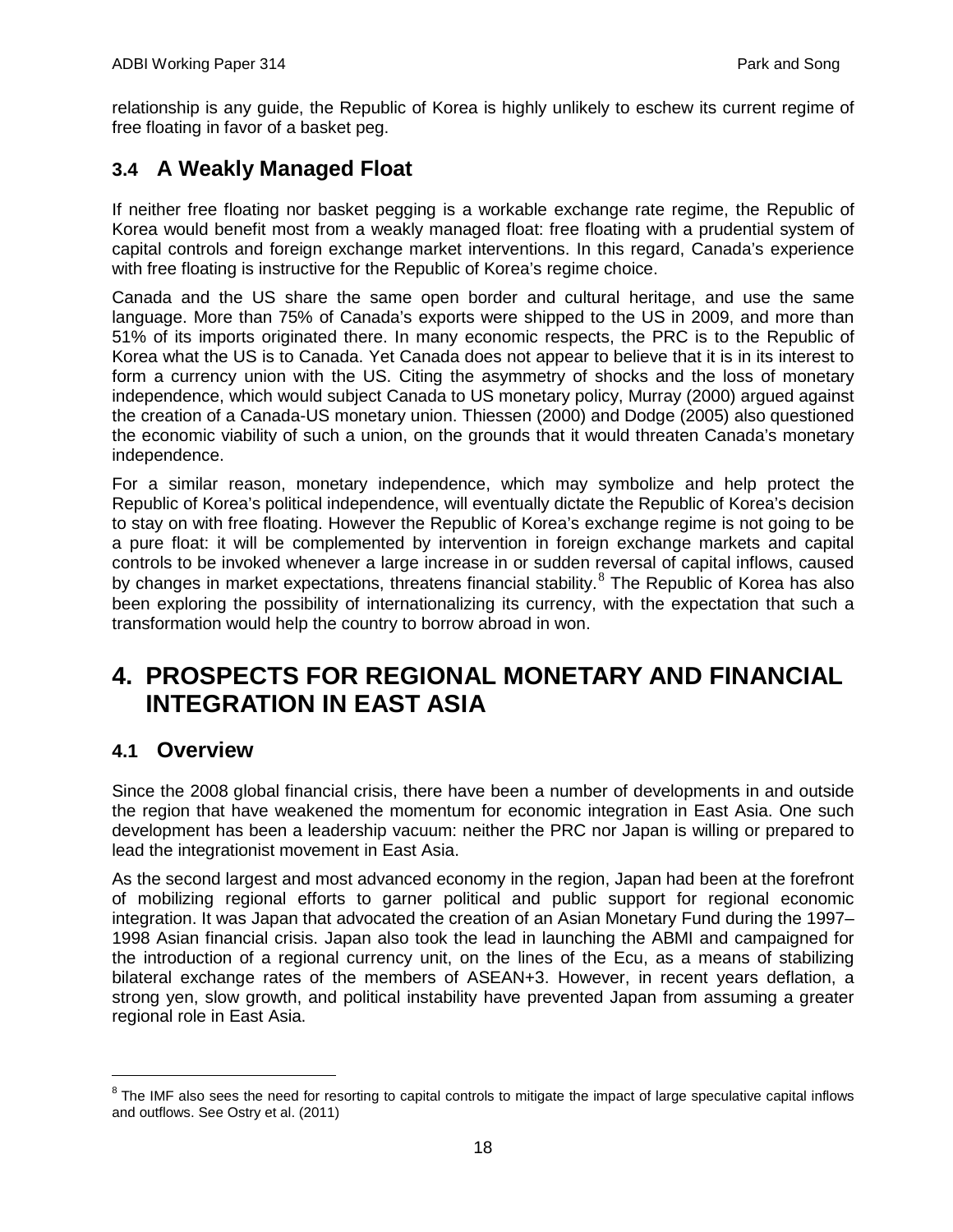The PRC has also shown a lack of interest in regional economic integration, but for a different reason. Unlike Japan, it has been increasingly preoccupied with its global rather than regional role. Not only for economic but also for strategic reasons, the PRC's policymakers have traditionally placed greater emphasis on integration with its neighboring economies, such as ASEAN member states, than with either Japan or the Republic of Korea. The PRC's asynchronous business cycle means it is not likely to reap large benefits from participating in East Asia's regional integration (Park and Song 2011).

Furthermore, as Eichengreen (2009) points out, the PRC might not have to participate in, or lead promotion of, any regional arrangements to attain greater political and economic influence in the region. Instead of trying to emulate the European approach to regional integration, all it has to do is wait. The longer it waits, the stronger will be its economic position in the region. Eventually the large export market the PRC presents to other member states of ASEAN+3 will be an incentive strong enough to bring them into its fold.

For other members of ASEAN+3 as much as for the Republic of Korea, the failure of the CMIM as a regional liquidity support system during the 2008 global financial crisis has not inspired much confidence in the future role of ASEAN+3. It may be also true that the eurozone crisis has made ASEAN+3 members realize that the costs of regional monetary cooperation would be much higher than is often claimed, and more so in a region characterized by a higher degree of heterogeneity in economy profiles than in Europe. More than anything, however, the emergence of a free trade area in a region where the PRC will be the hub and the yuan will be the dominant trade invoicing and settlement currency, will determine the future of ASEAN+3.

## <span id="page-20-0"></span>4.2 **Emergence of an "ASEAN+New3" yuan Area**<sup>[9](#page-20-1)</sup>

In recent years, the PRC has taken concrete steps to internationalize the yuan. At this early stage of internationalization, the yuan is expected to be used in invoicing and settling trade mostly with its neighboring economies in Southeast Asia. Deepening of trade integration centering on the PRC in the region will increase the usage of the yuan as an invoicing currency. This wider usage will in turn expand intra-regional trade. In so doing, trade integration and yuan internationalization will reinforce each other, to lay the groundwork for the creation of a yuan area among the thirteen economies in East Asia: ASEAN10; the PRC; Taipei,China; and Hong Kong, China.

The yuan's internationalization will likely follow a three-stage process in which it will be first used as a currency for pricing and settlement of bilateral trade with the PRC, for denomination of globally traded financial instruments at the second stage, and for holding reserves at the final stage. Over time, with the PRC's rapidly growing economy and its large share in global trade, the yuan may ultimately acquire an international status commensurate with its economic weight and trade scale.

To many pundits, however, the prospects for the elevation of the yuan to a fully-fledged international currency are hardly promising. They argue that unless the PRC is prepared to open its financial markets and to make the yuan fully convertible, the currency may never obtain a global status. They also point out that as a group, the thirteen economies hardly qualify for membership in a monetary union. In some of these countries, anti-Chinese feelings run deep and growing assertiveness in territorial disputes with the PRC may have aggravated these sentiments. However, a series of recent developments in trade in the region appear to have improved these adverse conditions and changed the future prospects of the yuan for the better.

<span id="page-20-1"></span> $9$  This section draws on Park and Song (2011)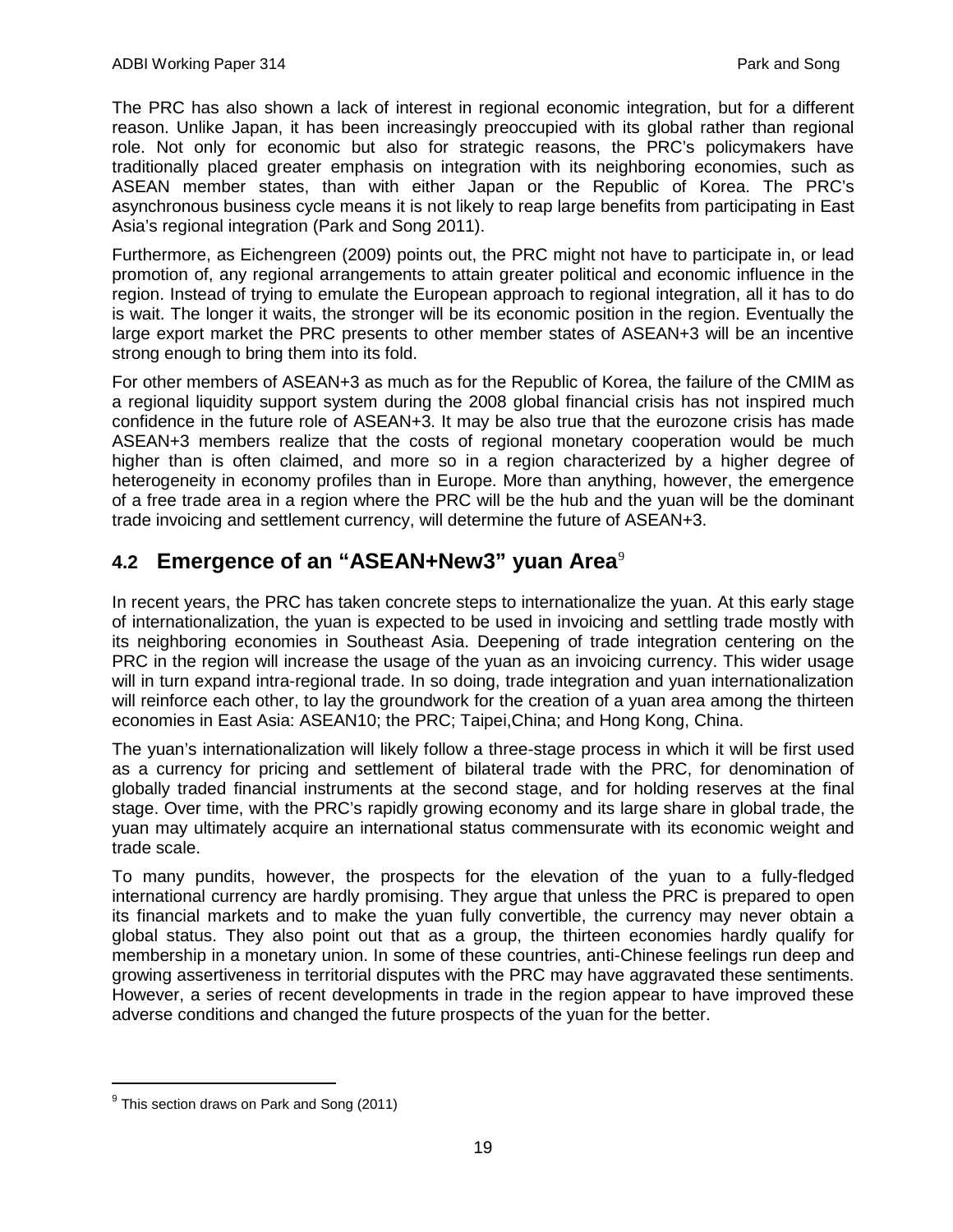In economic relations, ASEAN and Taipei,China, are increasingly integrated with the PRC through the formation of Free Trade Agreements (FTAs): the ASEAN-PRC FTA and Preferential Trade Agreement between the PRC and Taipei,China. In addition, the PRC has been playing a leading role in the development of the Greater Mekong Sub-region. The informal network of ethnic Chinese traders throughout East Asia has served as a conduit for booming trade between the PRC and ASEAN.

Even before the ASEAN-PRC FTA entered into force at the beginning of 2010, total trade between ASEAN and the PRC was growing at a double-digit rate. Since the FTA took effect, there has been a phenomenal increase in trade between the PRC and ASEAN. During the first six months of 2010, ASEAN's total exports to the PRC rose more than 86% and its imports by 63% year-on-year. As a result, the share of the PRC in ASEAN's total exports jumped to 13% in the first half of 2010 from less than 10% a year earlier. If Taipei,China were to join the ASEAN-PRC FTA, a larger free trade area with the PRC as the hub would come into existence with had a combined GDP of US\$6.8 trillion in 2009. Total exports of the "ASEAN+New3" economies (ASEAN; the PRC; Hong Kong, China; and Taipei,China) amounted to US\$2.6 trillion in the same year. As a whole the group imported a lot less, running a current account surplus of US\$463 billion, which was equivalent to 91% of the US trade deficit, in 2009. The ASEAN+New3 FTA will also be supported by the two regional financial centers—Hong Kong, China; and Singapore—and an emerging center in Shanghai.<sup>[10](#page-21-1)</sup>

In the beginning, it is expected that the Chinese planners would aim at promoting the yuan as a regional rather than a global currency. This strategy has several appealing features for Chinese policymakers, and might be the most realistic and expedient approach to take. One such feature is that the formation of a yuan area is likely to be a rather natural evolutionary outcome of trade integration with neighboring countries. Another attractive feature of the strategy is that, although in establishing an yuan area the PRC will need to deregulate and open its financial markets, the extent of financial liberalization and opening required for the regionalization will not be as extensive as with following a global approach. All the PRC might have to do is to supply an adequate amount of offshore yuan liquidity and create financial instruments in yuan that investors from other members of the yuan area can invest in.

## <span id="page-21-0"></span>**4.3 Prospects for Regional Integration in East Asia**

Japan has also established a comprehensive economic partnership agreement with ASEAN. It has been sending an increasingly large share of its exports to the PRC. Yet it is inconceivable that it would ever eschew free floating to participate in any yuan area, or for that matter to join any regional monetary cooperation led by the PRC with the yuan as an anchor currency. In Japan's view, the emergence of a yuan area is likely to be a divisive development that could derail—if not bring to an end—regional economic integration led by ASEAN+3. As noted earlier, it is also inconceivable that the Republic of Korea would join a yuan area, although the PRC has become a more important trade partner to the Republic of Korea than it is to other Asian countries. This means that if the PRC succeeds in broadening and deepening its economic and political relations with ASEAN to create a yuan area, while it fails to find a new modality of monetary cooperation

<span id="page-21-1"></span> $10$  The economic interests that bind the economies together have guided them to leave politics out of economics. It would not be as unrealistic as it may sound to expect that by reinforcing free trade in the region, internationalization of the yuan would unleash strong market forces that would establish its position as a credible regional currency. Park and Song (2011) have argued that the same market forces would pave the way for the formation of a currency area among the thirteen economies in East Asia.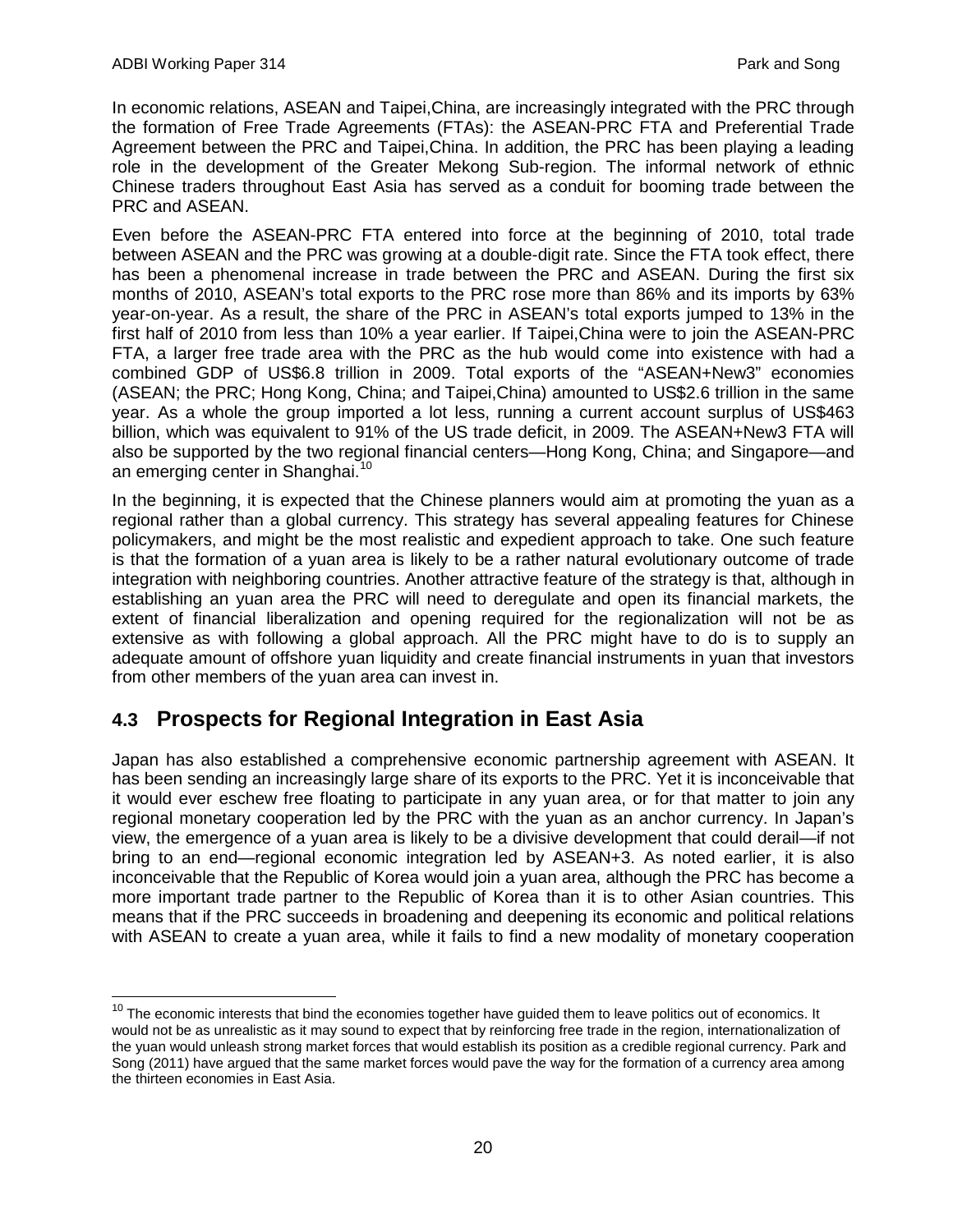with Japan and the Republic of Korea, there is the danger that ASEAN+3 will lose its rationale for steering regional economic integration in East Asia.

Global financial market participants have been, and will continue to be, dismissive of the importance of the CMIM as a regional supplier of liquidity, simply because it is too small to prevent contagion of a regional crisis in East Asia. The Group of Twenty (G20) has been exploring the possibility of creating a global liquidity safety net, which strengthens the role of both the IMF and regional arrangements such as the CMIM as its components. Would this new initiative gather momentum for regional economic cooperation in East Asia? The answer to this question will depend on the structure of a new safety net agreed upon among the G20 members. Barring any new G20 initiative, the CMIM as a regional liquidity support system may be relegated to a symbolic arrangement.

In view of differences in their interests, there will not be any renewed efforts to resuscitate the existing regional initiatives among the members of ASEAN+3. Unlike in 1997, most of the countries have weathered the 2008 global economic crisis better than expected and as a result, do not seem to see the need to create a large regional institution now that the IMF has established new lending facilities such as the Flexible Credit Line and Precautionary Credit Line.

The lack of interest in regional economic integration led by ASEAN+3 does not necessarily mean the demise of the integrationist movement in East Asia. Despite the setback in the ASEAN+3 process, the policymakers from the PRC, Japan, the Republic of Korea, and some of the members of ASEAN also realize the importance of stabilizing their bilateral exchange rates, the more so with the increase in intra regional trade in East Asia. There has been a long protracted discussion on creating a three-country FTA involving the PRC, Japan, and the Republic of Korea. The Republic of Korea is committed to negotiating a FTA with the PRC and is likely to resume its negotiations with Japan for a similar agreement.

Once the PRC, Japan, and the Republic of Korea make headway in forming a three-country FTA, there would be greater private sector pressure for the stability of intra-regional exchange rates. Even before the creation of a three-country FTA, the PRC, Japan, and the Republic of Korea could consider a less formal modality of exchange rate policy cooperation $^{11}$  $^{11}$  $^{11}$ .

# <span id="page-22-0"></span>**5. CONCLUDING REMARKS**

East Asia is at the crossroads in its quest for regional financial cooperation and integration. The members of ASEAN+3 have lost much of their earlier enthusiasm for moving forward with the CMIM and ABMI–the two pillars of the ASEAN+3-led integrationist movement–in the wake of the 2008 global economic crisis. Except for the Republic of Korea, all other members of ASEAN+3 have weathered the 2008 global economic crisis much better than expected, and may not see the need to expand the CMIM.

This lack of interest has been compounded by a leadership problem: the PRC and Japan have not been able to work out their differences on many regional issues, failing to provide leadership vital to East Asia's integrationist movement. The eurozone crisis may have made many East Asia's leaders realize the vast scale of the tasks lying ahead in their commitment to regional economic integration.

<span id="page-22-1"></span> $11$  One suggestion is to establish a scheme of joint intervention among the PRC, Japan, and the Republic of Korea in the foreign exchange markets of the three countries, using their own reserves when one of the three currencies displays an excessive appreciation or depreciation. This scheme does not mean the creation of an exchange rate mechanism, but an ad-hoc arrangement to be activated when one of the markets of the three countries comes under destabilizing speculation. For this purpose, the CMIM could be restructured for short-term lending not only for crisis management, but also for exchange rate stabilization; alternatively, a new stabilization fund could be created.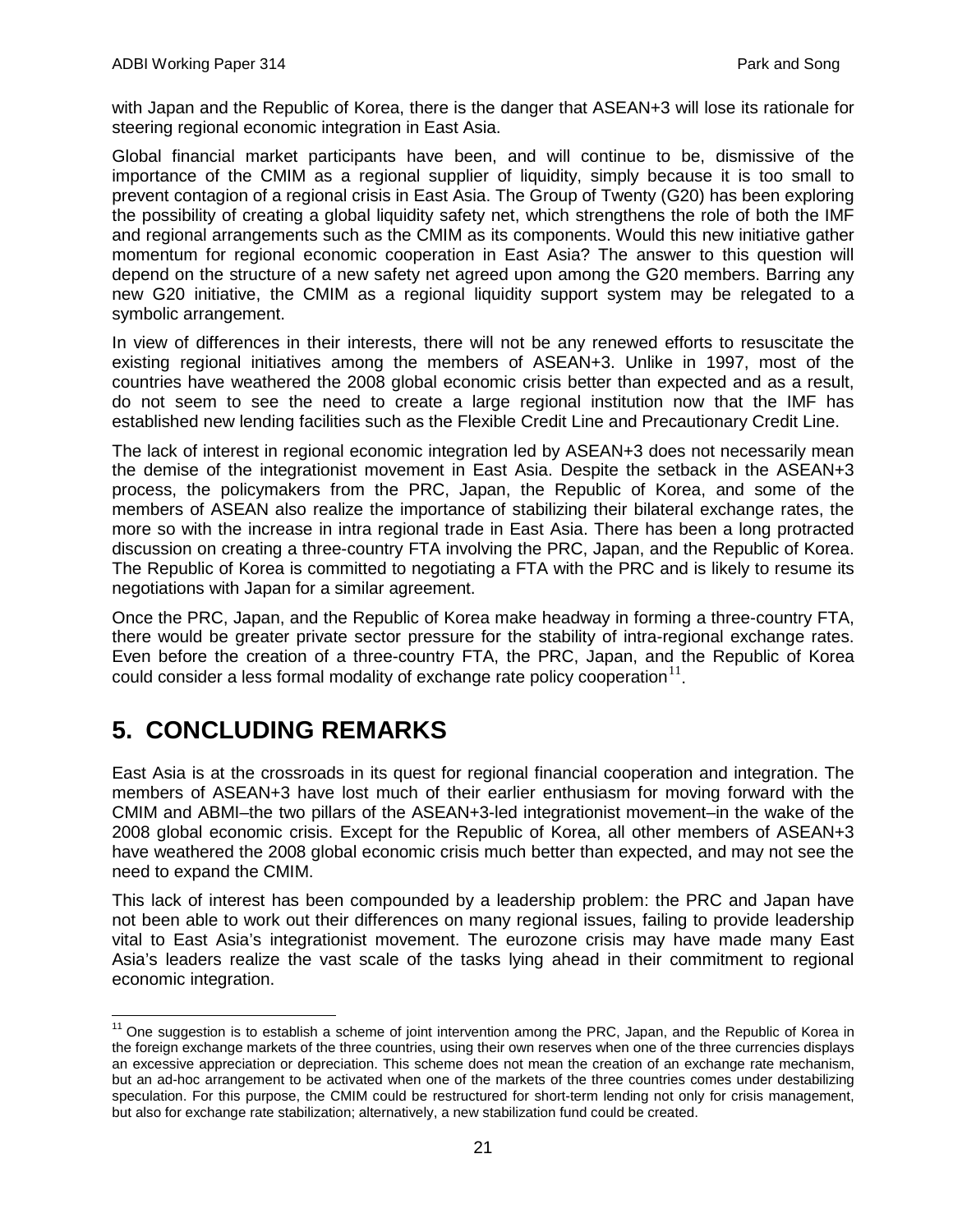In the meantime, the PRC has embarked on internationalizing the yuan, which is directed to ensuring its acceptance as a key regional currency, rather than a global medium of exchange, to be used mostly in its neighboring economies—namely the ASEAN states; Hong Kong, China; and Taipei,China. The PRC is likely to follow this regionalization route because it does not require a reform of financial liberalization as extensive as it would if the yuan were promoted as a global currency, and because these economies constitute a region with which the PRC needs to cement tighter economic relations.

Yuan internationalization is expected to lay the groundwork for forming a yuan area among the thirteen economies that include the ASEAN member states; the PRC; Taipei,China; and Hong Kong, China. The emergence of such a currency area will weaken a sense of solidarity and cohesiveness of ASEAN+3 as a regional cooperative arrangement. This will in turn undermine both the rationale and cooperative efforts for moving forward with the ASEAN+3 initiatives such as the CMIM and ABMI, simply because neither Japan nor the Republic of Korea can join the new yuan area.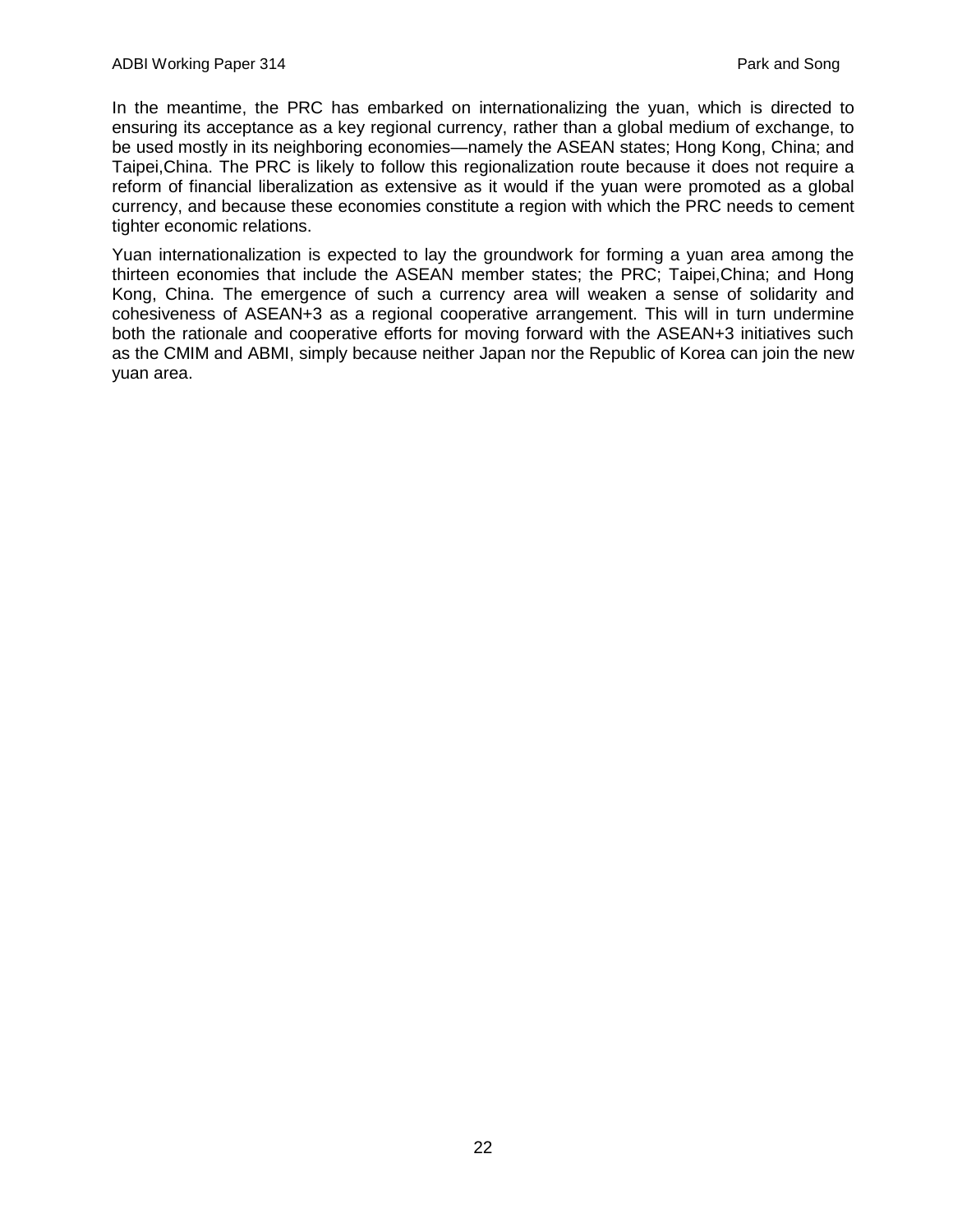# <span id="page-24-0"></span>**REFERENCES**

- Baig, T. 2001. Characterizing Exchange Rate Regimes: Post-Crisis East Asia. IMF Working Paper No. 01/152. Washington DC: IMF.
- Bayoumi, T., and B. Eichengreen. 1998. Exchange Rate Volatility and Intervention: Implications of the Theory of Optimum Currency Areas. *Journal of International Economics* 45(2): 191– 209.
- Blanchard, O. 2009. Emerging Market Countries in the Crisis. A Key Note Address Delivered at the World Bank Annual Bank Conferences on Development Economics, Seoul, 22–24 June.
- Dodge, D. 2005. Monetary Policy and the Exchange Rate. Remarks by the Governor of the Bank of Canada to the Canada China Business Council, Beijing, 2 June.
- Duarte, M., and A. C. Stockman. 2005. Rational Speculation and Exchange Rates. *Journal of Monetary Economics* 52(1): 3–29.
- Eichengreen, B. 2009. The Dollar Dilemma. *Foreign Affairs (*88) September/October: 53–68.
- Habermeier, K., A. Kokenyne, R. Veyrune, and H. Anderson. 2009. Revised System for the Classification of Exchange Rate Arrangements. IMF Working Paper, WP/09/211, Washington DC: IMF.
- International Monetary Fund. 2010. *Annual Report on Exchange Arrangements and Exchange Restrictions, 2010*. Washington DC: IMF
- Jeong, W. 2009. Changes in the Commodity Structure of Trade between Korea and the PRC in 2008 and Their Implications. Institute for International Trade, Korea International Trade Association (in Korean).
- Lansing, K. 2006. Lock-in of Extrapolative Expectations in an Asset Pricing Model. *Macroeconomic Dynamics* 10(3): 317–348.
- Murray, J. 2000. Why Canada Needs a Flexible Exchange Rate. *North American Journal of Economics and Finance* 11(1): 41–60.
- Ostry, J., et al. 2011. Managing Capital Inflows: What Tools to Use? *IMF Staff Discussion Note SDN/11/06*, Washington DC: IMF.
- Park, H., and Y. Kim. 2008. Co-movement of the Korean Won and the Japanese yen and its Effect on Korean Exports. *KIF Financial Research Report* 2008–05. Korea Institute of Finance (in Korean).
- Park, Y. 2010. Global Economic Recession and East Asia: How Has Korea Managed the Crisis and What Has It Learned? Mimeo. Korea University.
- Park, Y., and C. Song. 2011. RMB Internationalization: Prospects and Implications for Economic Integration in East Asia. Forthcoming in *Asian Economic Papers*.
- [Athukorala,](http://econpapers.repec.org/RAS/pat44.htm) P., and J. [Menon.](http://econpapers.repec.org/RAS/pme8.htm) 2010. Global Production Sharing, Trade Patterns, and Determinants of Trade Flows in East Asia. [Working Papers on Regional Economic](http://econpapers.repec.org/paper/risadbrei/)  [Integration,](http://econpapers.repec.org/paper/risadbrei/) No 41. Manila: ADB
- Thiessen, G. 2000. The Conduct of Monetary Policy When You Live Next Door to a Large Neighbor. Remarks by the Governor of the Bank of Canada to the Canadian Society of New York, New York. 9 March.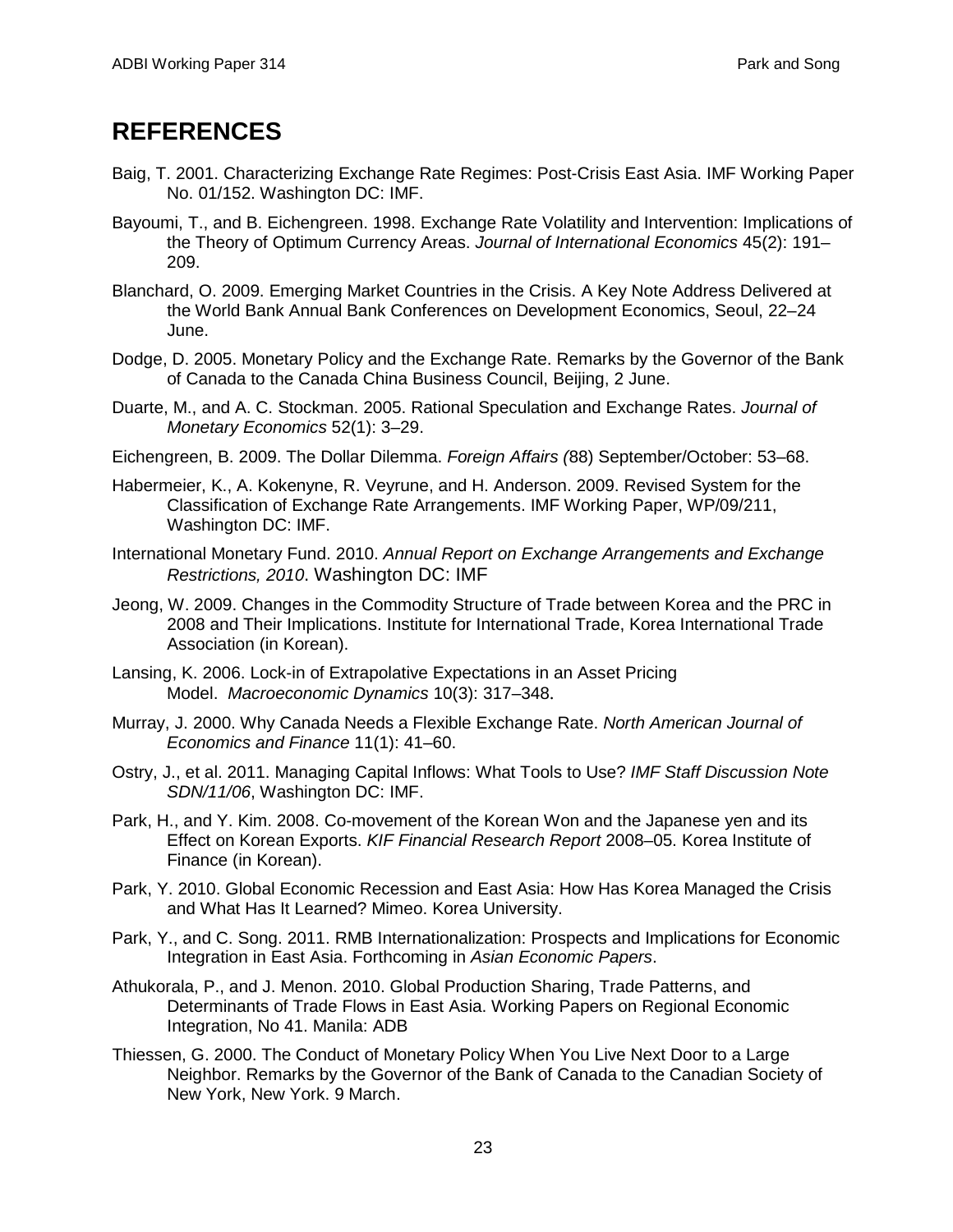# <span id="page-25-0"></span>**APPENDIX**

| (Unit: 100 million US\$) |                      |       |        |       |       |       |       |         |
|--------------------------|----------------------|-------|--------|-------|-------|-------|-------|---------|
| Classification           |                      | 2007  | 2008   |       | 2009  |       |       |         |
|                          |                      |       |        | 1/4   | 2/4   | 3/4   | 4/4   | 1       |
| Short-<br>term           | Total borrowing      | 764.6 | 795.8  | 208.6 | 270.6 | 237.7 | 86.3  | 33.3    |
|                          | Due for repayment    | 739.8 | 957.9  | 210.3 | 270.8 | 250.9 | 235.9 | 38.7    |
|                          | Rollover rate $(\%)$ | 103.4 | 83.1   | 99.2  | 99.9  | 94.7  | 36.6  | 86.2    |
| Long-<br>term            | Total borrowing      | 162.6 | 134.5  | 28.6  | 75    | 23.8  | 7.2   | 41.3    |
|                          | Due for repayment    | 72.5  | 131.5  | 18.5  | 38.6  | 34.8  | 39.6  | 1.8     |
|                          | Rollover rate $(\%)$ | 224.3 | 102.3  | 154.6 | 194.3 | 68.4  | 18.2  | 2,320.8 |
| Total                    | Total borrowing      | 927.2 | 930.3  | 237.2 | 345.6 | 261.5 | 39.5  | 74.6    |
|                          | Due for repayment    | 812.3 | 1089.5 | 228.9 | 309.5 | 285.8 | 275.6 | 40.4    |
|                          | Rollover rate $(\%)$ | 114.1 | 85.4   | 103.6 | 111.7 | 91.5  | 33.9  | 184.6   |

### **Table A1: Rate of Renewal of Foreign Loans at the Republic of Korea's Banks**

Source: Bank of Korea, Economic Statistics System, http://ecos.bok.or.kr/.

| Classification                | $\cdots$ . The component of $\cdots$ is a component with $\cdots$ and $\cdots$ parameters of $\cdots$<br>2007 |           |  |  |  |  |
|-------------------------------|---------------------------------------------------------------------------------------------------------------|-----------|--|--|--|--|
|                               | Amount (Billion US\$)                                                                                         | Ratio (%) |  |  |  |  |
| Total                         | 3,714.90                                                                                                      | 100.0     |  |  |  |  |
| Semi-conductors               | 390.5                                                                                                         | 10.5      |  |  |  |  |
| Non-line telephony apparatus  | 291.9                                                                                                         | 7.9       |  |  |  |  |
| <b>Displays</b>               | 167.2                                                                                                         | 4.5       |  |  |  |  |
| Computers                     | 137.9                                                                                                         | 3.7       |  |  |  |  |
| Cars                          | 497.1                                                                                                         | 13.4      |  |  |  |  |
| Chemicals                     | 368.2                                                                                                         | 9.9       |  |  |  |  |
| Iron, steel products          | 315.9                                                                                                         | 8.5       |  |  |  |  |
| Machinery                     | 287                                                                                                           | 7.7       |  |  |  |  |
| Shipbuilding                  | 268.6                                                                                                         | 7.2       |  |  |  |  |
| Petroleum, petroleum products | 242.1                                                                                                         | 6.5       |  |  |  |  |

Source: Bank of Korea, Economic Statistics System, http://ecos.bok.or.kr/.